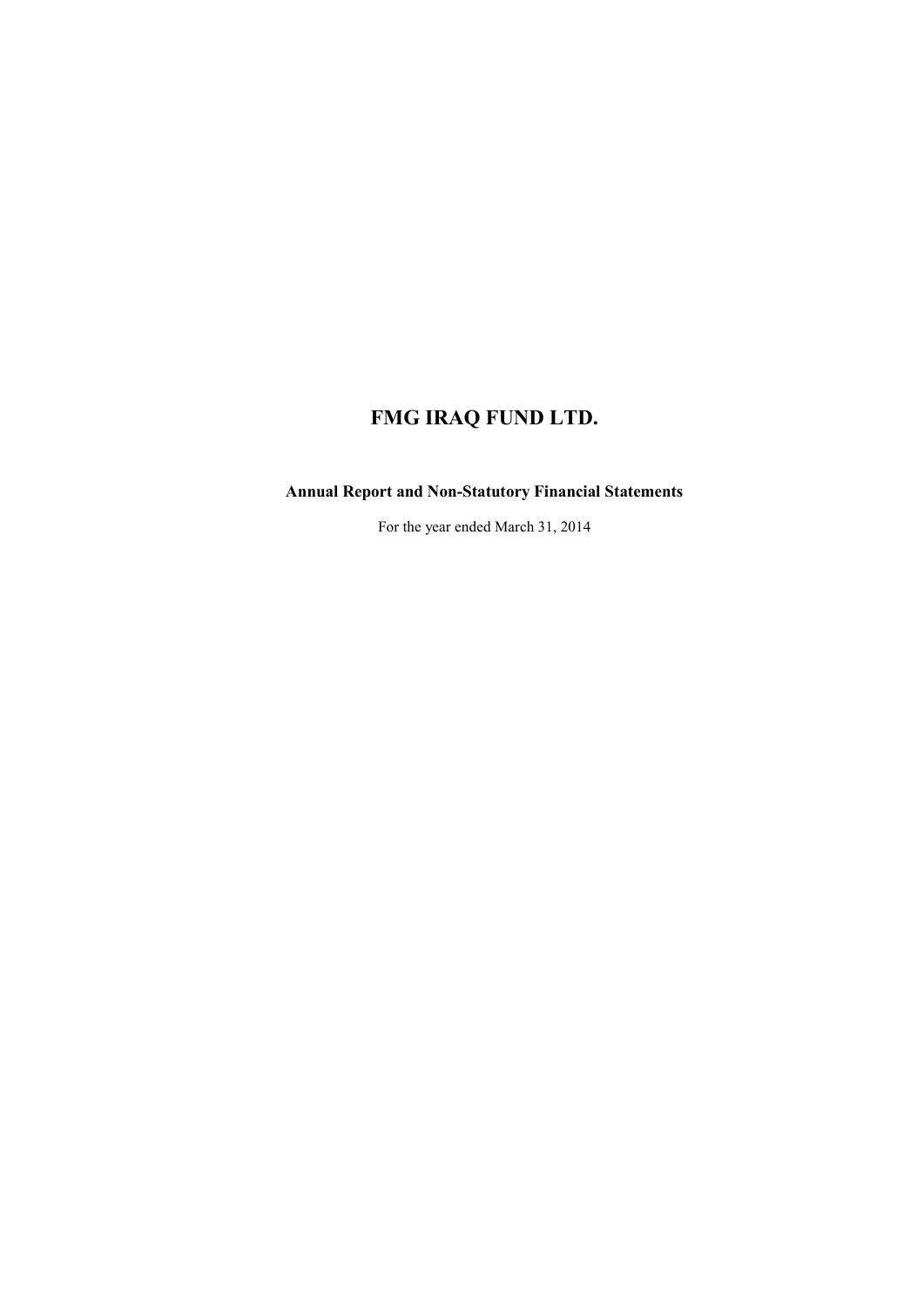# **Contents**

|     |                                                                    | Pages          |
|-----|--------------------------------------------------------------------|----------------|
|     | DIRECTORS, OFFICERS AND OTHER INFORMATION                          |                |
|     | <b>COMPARATIVE TABLE</b>                                           | 2              |
|     | <b>DIRECTORS' REPORT</b>                                           | $\overline{3}$ |
|     | DIRECTORS' RESPONSIBILITY FOR THE FINANCIAL STATEMENTS             | 4              |
|     | STATEMENT OF FINANCIAL POSITION                                    | 5              |
|     | STATEMENT OF COMPREHENSIVE INCOME                                  | 6              |
|     | STATEMENT OF CHANGES IN NET ASSETS ATTRIBUTABLE TO HOLDERS OF      |                |
|     | REDEEMABLE PREFERENCE SHARES                                       | 7              |
|     | <b>STATEMENT OF CASH FLOWS</b>                                     | $\,$ $\,$      |
|     | NOTES TO THE FINANCIAL STATEMENTS                                  | 9              |
| 1.  | Reporting entity                                                   | 9              |
| 2.  | Basis of preparation                                               | 9              |
| 3.  | Summary of significant accounting policies                         | 10             |
| 4.  | Classification and fair values of financial assets and liabilities | 14             |
| 5.  | Receivables                                                        | 15             |
| 6.  | Accounts payable and accrued expenses                              | 15             |
| 7.  | Net asset value                                                    | 15             |
| 8.  | Taxation                                                           | 15             |
| 9.  | Share capital                                                      | 16             |
| 10. | Related party transactions                                         | 18             |
| 11. | Fair values of financial assets and financial liabilities          | 19             |
| 12. | Financial risks management                                         | 20             |
| 13. | Events after the reporting date                                    | 25             |
|     | <b>INDEPENDENT AUDITOR'S REPORT</b>                                | 26             |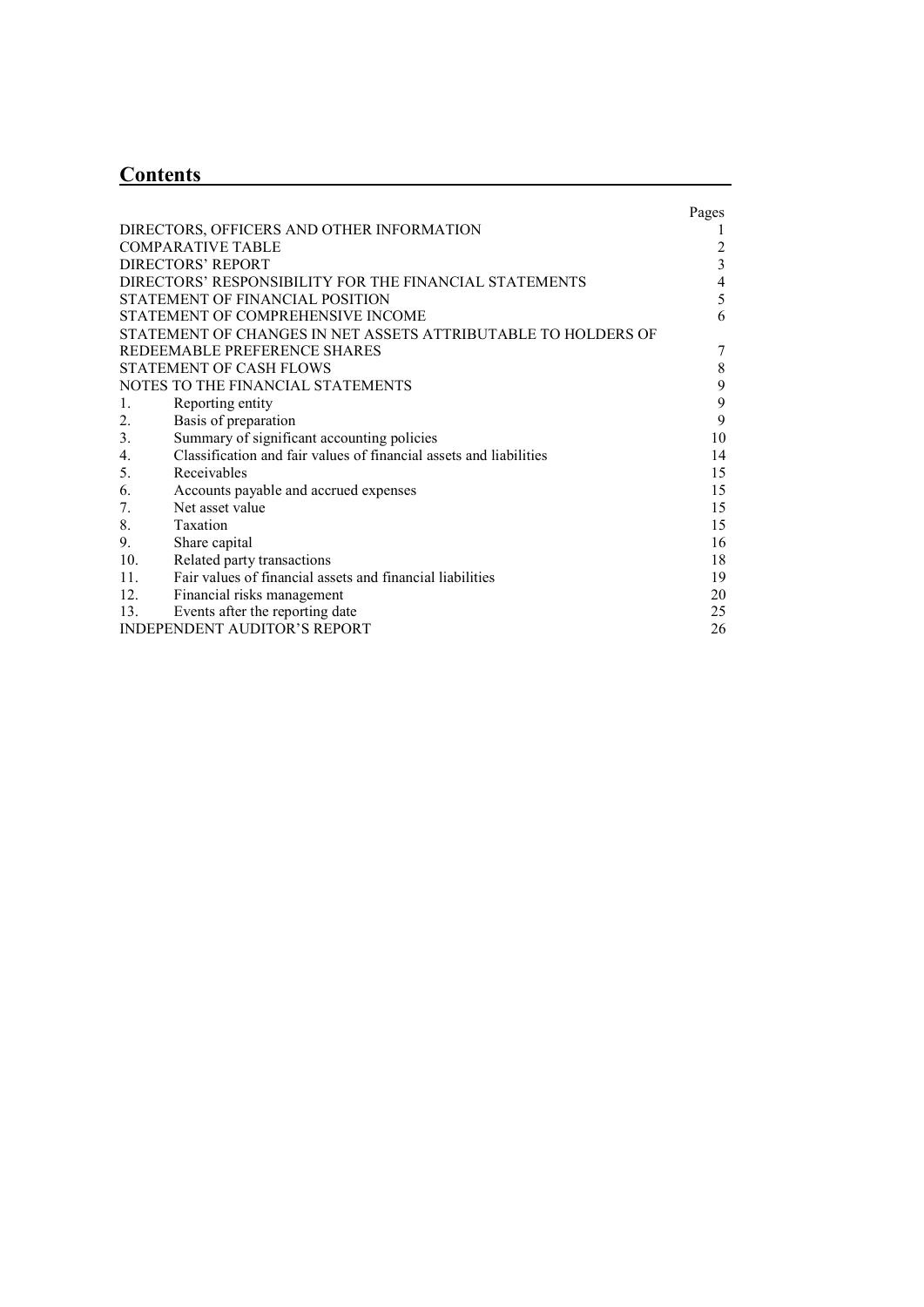# **Directors, officers and other information**

| Directors:                                                  | Anthony O'Driscoll<br>James Keyes<br>William Woods                                                                                   |
|-------------------------------------------------------------|--------------------------------------------------------------------------------------------------------------------------------------|
| <b>Investment manager:</b>                                  | FMG Fund Managers Bermuda Ltd,<br>20 Reid Street,<br>3rd Floor, Williams House,<br>P.O. Box 2460 HMJX,<br>Hamilton HM11,<br>Bermuda. |
| <b>Company secretary:</b>                                   | Sharon Ward                                                                                                                          |
| <b>Registered office:</b>                                   | 20 Reid Street,<br>3rd Floor, Williams House,<br>P.O. Box 2460 HMJX,<br>Hamilton HM11,<br>Bermuda.                                   |
| Administrator, registrar and transfer agent:                | Apex Fund Services Ltd,<br>20 Reid Street,<br>3rd Floor, Williams House,<br>P.O. Box 2460 HMJX,<br>Hamilton HM11,<br>Bermuda.        |
| Sub-administrator, sub-registrar and<br>sub-transfer agent: | Apex Fund Services (Malta) Ltd,<br>Central North Business Centre,<br>Level 1,<br>Sqaq il-Fawwara,<br>Sliema,<br>Malta.               |
| <b>Bankers:</b>                                             | Credit Suisse AG,<br>Uetlibergstr.,<br>$231 (A/B+ZN),$<br>8070, Zürich,<br>Switzerland.                                              |
| <b>Broker:</b>                                              | Rabee Securities.<br>Baghdad, 903/14/19,<br>Karada,<br>Iraq.                                                                         |
| Legal advisor:                                              | Appleby (Bermuda) Limited,<br>Canon's Court,<br>22 Victoria Street,<br>Hamilton,<br>Bermuda.                                         |
| <b>Auditor:</b>                                             | Deloitte Audit Limited,<br>Deloitte Place,<br>Mriehel Bypass,<br>Mriehel,<br>Malta.                                                  |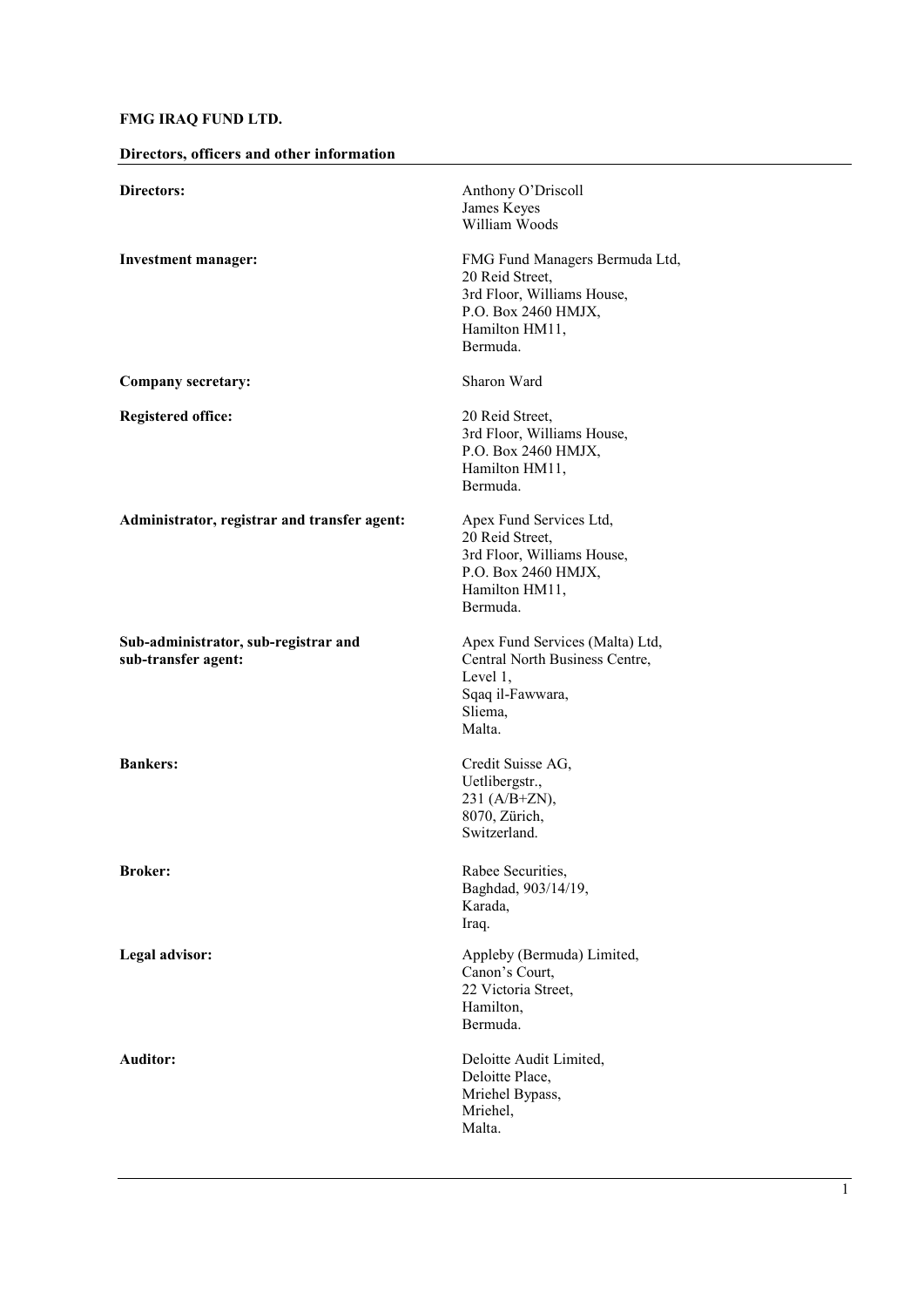# **Comparative table**

|                                      |                          | As at March 31, 2014 |                  | As at March 31, 2013 |                    |              |  |
|--------------------------------------|--------------------------|----------------------|------------------|----------------------|--------------------|--------------|--|
|                                      | <b>NAV</b><br><b>NAV</b> |                      |                  |                      |                    |              |  |
|                                      | per                      | <b>Units in</b>      |                  | per                  | Units in           | <b>Total</b> |  |
|                                      | $unit*$                  | circulation          | <b>Total NAV</b> | $unit*$              | <b>Circulation</b> | <b>NAV</b>   |  |
| <b>FMG Iraq Fund Class A (USD)</b>   | 80.69                    | 19,110               | 1,541,906        | 70.19                | 22,195             | 1,557,778    |  |
| <b>FMG Iraq Fund Class A09 (USD)</b> | 90.93                    | 4.424                | 402,281          | 79.10                | 5,347              | 422,949      |  |
| <b>FMG Iraq Fund Class A10 (USD)</b> | 122.97                   | 37,795               | 4,647,615        | 109.75               | 47,085             | 5,167,470    |  |
| <b>FMG Iraq Fund Class B (USD)</b>   | 9.39                     | 233,870              | 2,196,788        | 8.13                 | 246,985            | 2,008,081    |  |
| <b>FMG Iraq Fund Class B10 (USD)</b> | 13.06                    | 624,204              | 8,150,588        | 11.48                | 598,435            | 6,868,163    |  |
| <b>FMG Iraq Fund Class A11 (GBP)</b> | 98.80                    | 2,464                | 243,516          | 88.31                | 2.419              | 213,632      |  |
| <b>FMG Iraq Fund Class B11 (CHF)</b> | 10.13                    | 74,282               | 752,521          | 8.98                 | 74,282             | 666,870      |  |

\* The NAV per unit is presented to the nearest two decimal places.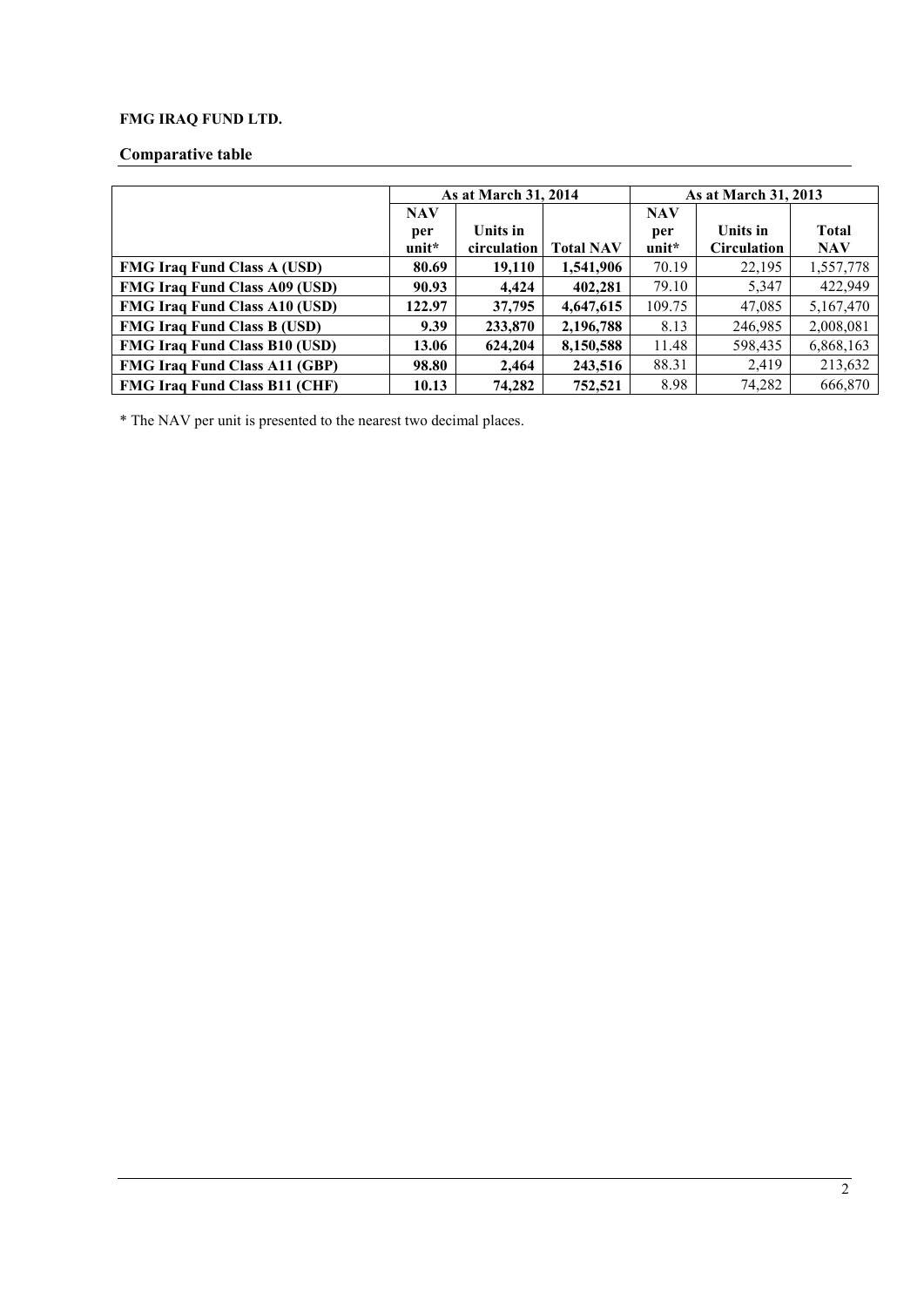#### Directors' report

#### For the year ended March 31, 2014

The directors present the annual report and the audited non-statutory financial statements of FMG Iraq Fund Ltd. ('the Company' or 'the Fund') for the year ended March 31, 2014.

#### **Principal activities**

The Company is an open-ended investment Fund, incorporated in Bermuda empowered by its bye-laws to issue, redeem and reissue its own shares at prices based on their net asset value.

The Fund invests in Iraqi equities, both domestic and international listings, that derive a portion of their business from Iraq.

# Performance review and financial position

The Fund generated a net investment income amounting to \$2,397,116 (2013 - \$1,525,526). During the year under review, \$2,722,075 (2013 - \$3,038,218) were redeemed whilst \$1,469,016 (2013 - \$827,947) were attracted to the Fund. Sharcholders' funds as at March 31, 2014 amounted to \$18,195,653 (2013 - \$17,051,596).

#### **Directors**

The directors who served during the period were: Peter Hughes (resigned on 30 November 2013) Anthony O'Driscoll (appointed on 1 December 2013) William Woods James Keyes

In accordance with the Fund's articles of association the directors are to remain in office.

#### **Auditors**

A resolution to reappoint Deloitte Audit Limited as auditor of the Fund will be proposed at the forthcoming annual general meeting.

#### Events after the reporting date

Subsequent to year end, Iraq has been involved in significant socio-political unrest which negatively impacted the country's financial stability and its financial markets.

The Fund issued an updated Prospectus on 21 July 2014. After the reporting date, the Fund also launched a new share class namely Class A14L which is denominated in USD.

For the period from 1 April 2014 to the latest available published NAV, there have been subscriptions equivalent to \$1,510,895 in the FMG Iraq Fund Ltd USD share classes and £74,008 in the FMG Iraq Fund Ltd GBP share classes. Furthermore redemptions equivalent to \$4,140,899 were settled from the Fund's USD share classes, £64,538 from the Fund's GBP share classes and CHF471,450 from the Fund's CHF share class during the said period.

Approved by the board of directors and signed on its behalf on 29 January 2016 by:

Anthony O'Driscoll Director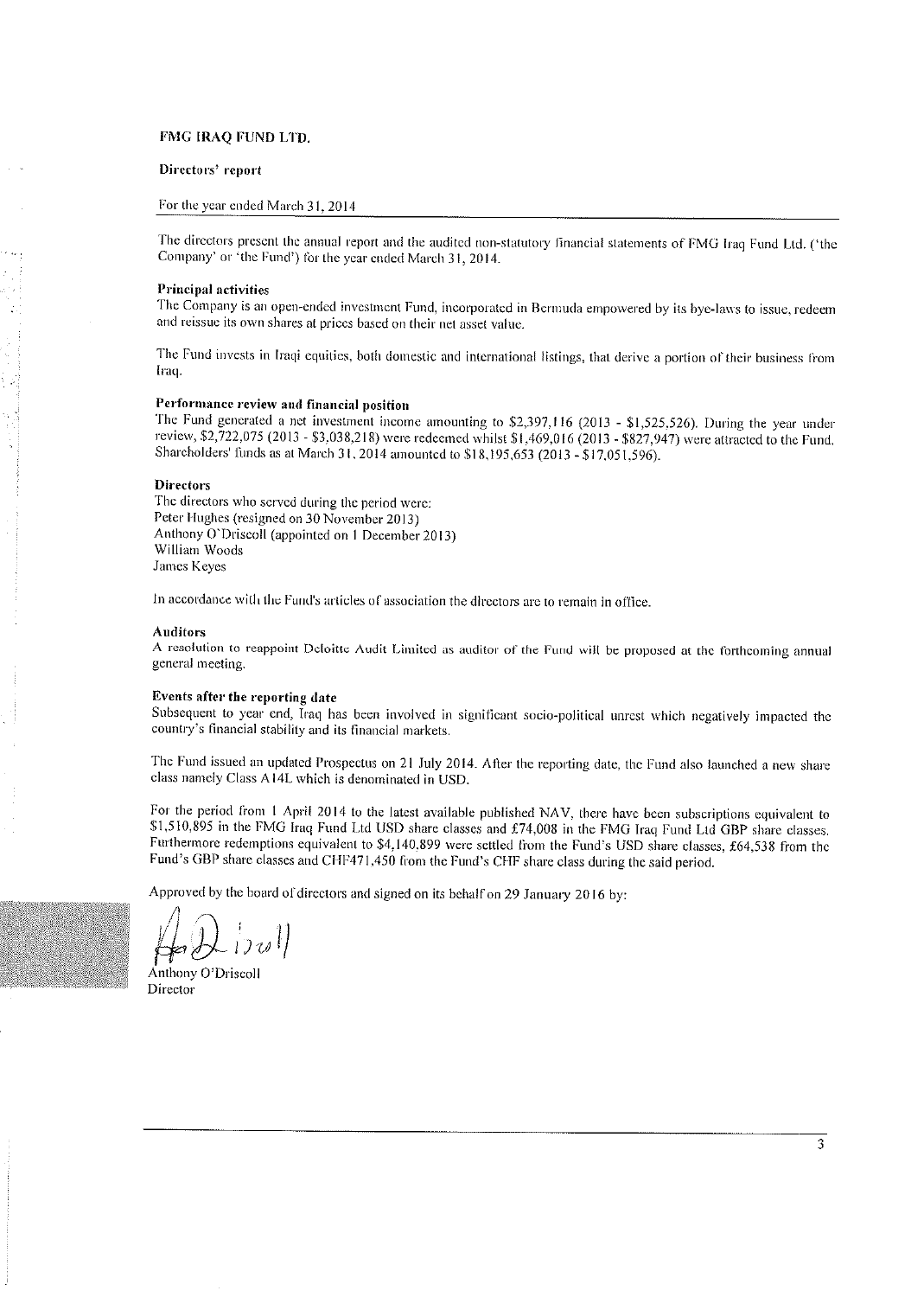# **Directors' responsibility for the financial statements**

For the year ended March 31, 2014

The directors acknowledge their responsibility to prepare financial statements in accordance with International Financial Reporting Standards which give a true and fair view of the state of affairs of the Company at the end of each financial year and of the profit or loss of the Company for the year then ended. In preparing the financial statements, the directors should:

- select suitable accounting policies and apply them consistently;
- make judgments and estimates that are reasonable; and
- prepare the financial statements on a going concern basis, unless it is inappropriate to presume that the Company will continue in business as a going concern.

The directors are responsible for ensuring that proper accounting records are kept which disclose with reasonable accuracy at any time the financial position of the Company and which enable the directors to ensure that the financial statements comply with International Financial Reporting Standards. This responsibility includes designing, implementing and maintaining such internal control as the directors determine is necessary to enable the preparation of financial statements that are free from material misstatement, whether due to fraud or error. The directors are also responsible for safeguarding the assets of the Company, and hence for taking reasonable steps for the prevention and detection of fraud and other irregularities.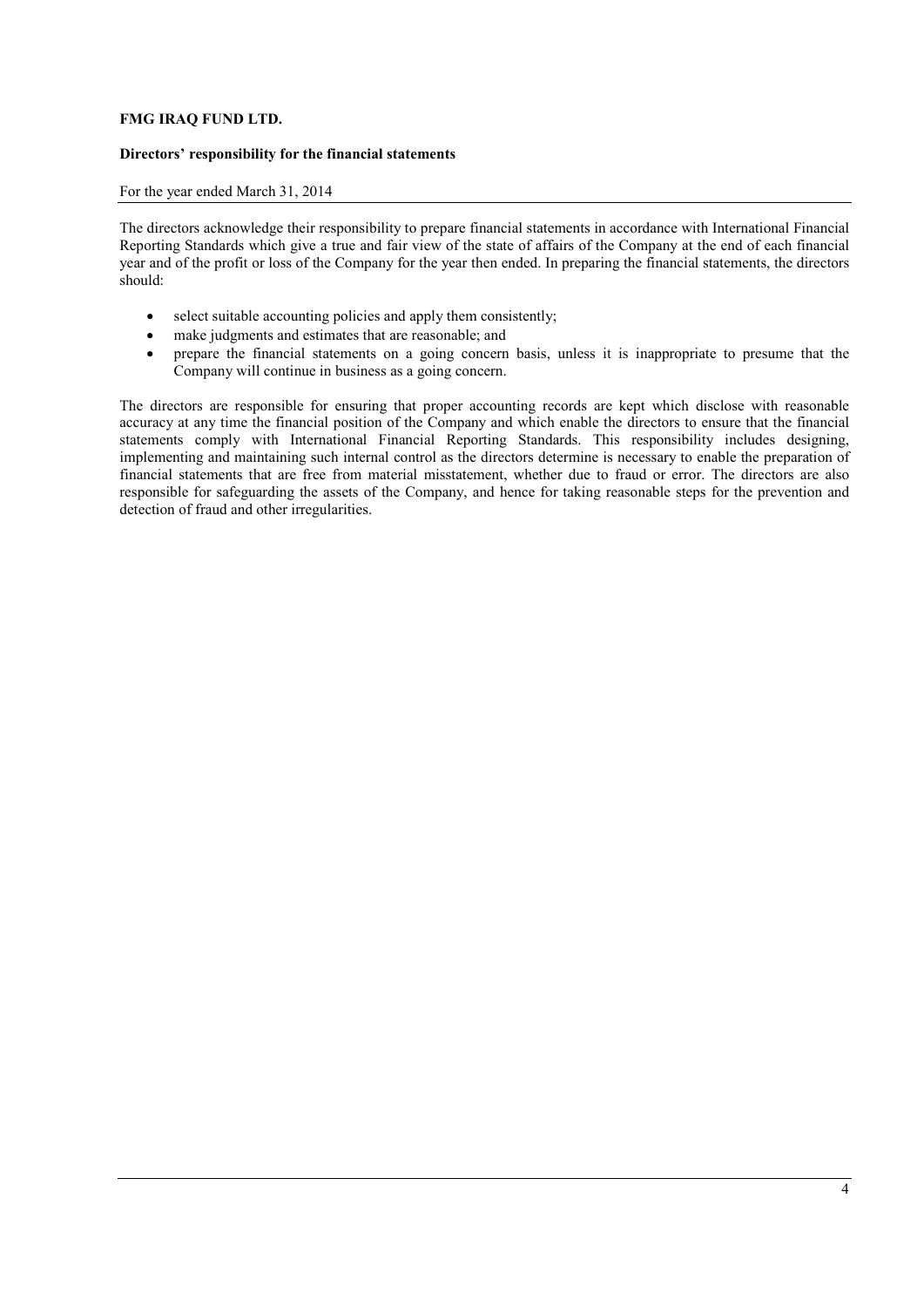# FMG IRAQ FUND LTD. **Statement of financial position**

March 31, 2014 (Expressed in United States Dollars)

 $\frac{1}{2}$ 

|                                                                   | <b>Notes</b> | 2014       |   | 2013       |
|-------------------------------------------------------------------|--------------|------------|---|------------|
| Assets                                                            |              |            |   |            |
| Financial assets at fair value through profit or loss             | 4            | 17,656,152 |   | 16,925,197 |
| Receivables                                                       | 5            | 35,203     |   |            |
| Subscriptions receivable                                          |              | 30,000     |   |            |
| Prepayments                                                       |              | 3,200      |   | 1.577      |
| Cash and cash equivalents                                         |              | 943,284    |   | 526.892    |
| <b>Total assets</b>                                               |              | 18,667,839 |   | 17,453,666 |
| <b>Liabilities</b>                                                |              |            |   |            |
| Financial liabilities at fair value through profit or loss        | 4            | 1,140      |   | 7,706      |
| Subscriptions received in advance                                 |              | 230,510    |   | 271,653    |
| Redemptions payable                                               |              | 6,808      |   | 12,748     |
| Accounts payable and accrued expenses                             | 6            | 233,728    |   | 109,963    |
| Total liabilities (excluding net assets attributable to holder of |              |            |   |            |
| redeemable preference share)                                      |              | 472,186    |   | 402,070    |
| Net assets attributable to holders of redeemable                  |              |            |   |            |
| preference shares                                                 | S            | 18,195,653 | S | 17,051,596 |

These financial statements were approved by the board of directors, authorized for issue on 29 January 2016 and signed on its behalf by:

 $\Box$  )  $\mathcal{I}\mathcal{C}$ s $\big\Vert$  $H_0$ 

Anthony O' Driscoll Director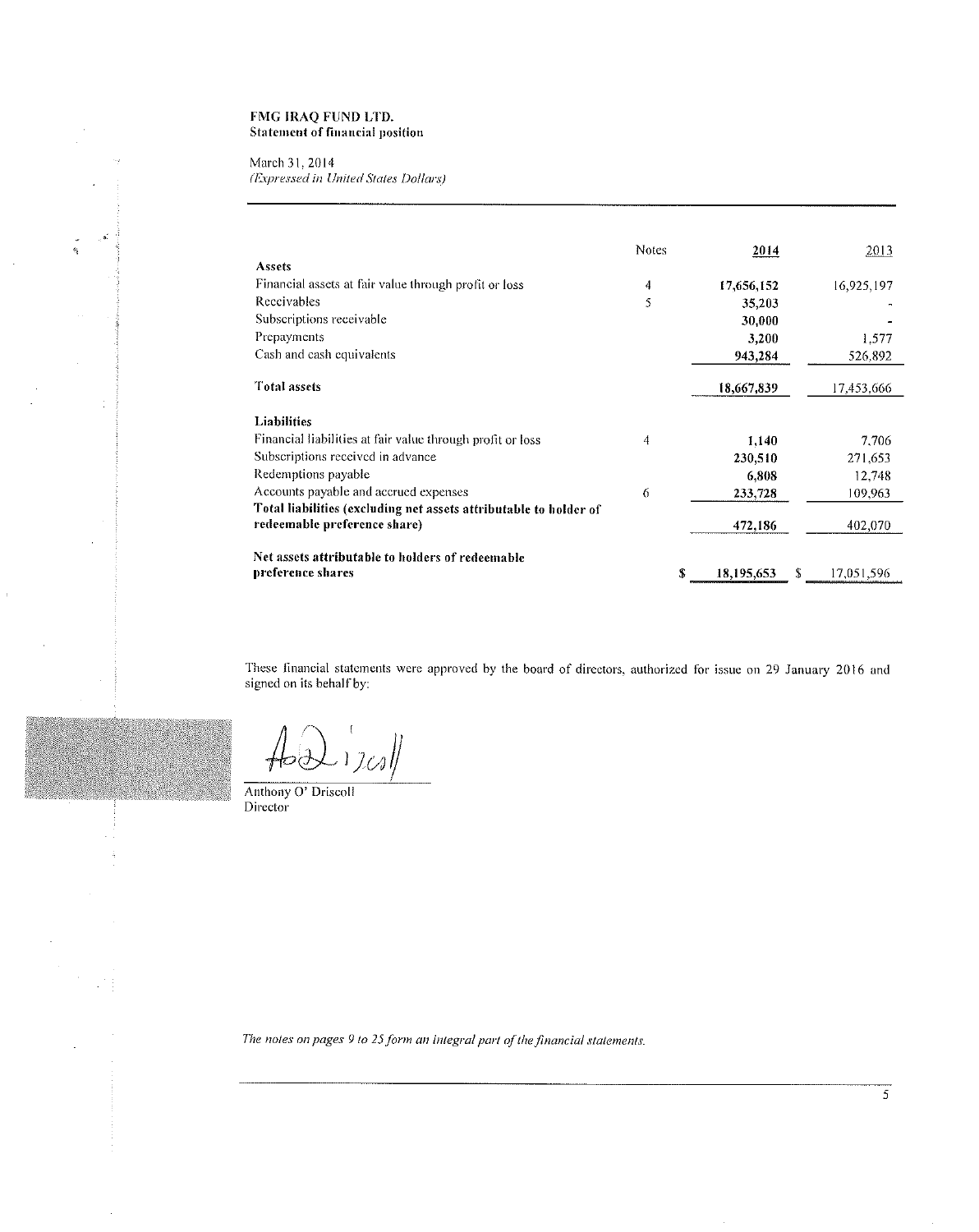# **Statement of comprehensive income**

Year ended March 31, 2014 *(Expressed in United States Dollars)* 

|                                                                                   | <b>Notes</b> | 2014            | 2013            |
|-----------------------------------------------------------------------------------|--------------|-----------------|-----------------|
| <b>Investment income</b>                                                          |              |                 |                 |
| Net gain on financial instruments designated at fair value                        |              |                 |                 |
| through profit or loss                                                            |              | 2,814,529       | 1,979,405       |
| Net loss on financial instruments held for trading                                |              | (4,745)         | (67, 442)       |
| Dividend income                                                                   |              | 360,147         | 47,455          |
| Other income                                                                      |              |                 | 26,850          |
| Interest income                                                                   |              |                 | 164             |
| <b>Total investment income</b>                                                    |              | 3,169,931       | 1,986,432       |
|                                                                                   |              |                 |                 |
| <b>Operating expenses</b>                                                         |              |                 |                 |
| Management fees                                                                   | 10           | 324,537         | 300,607         |
| Incentive fees                                                                    | 10           | 302,020         |                 |
| Administration fees                                                               | 10           | 58,830          | 59,037          |
| Audit fees                                                                        |              | 3,195           | 3,250           |
| Directors' and secretarial fees                                                   |              | 13,500          | 13,500          |
| Other operating fees                                                              |              | 70,733          | 83,545          |
|                                                                                   |              |                 |                 |
| <b>Total operating expenses</b>                                                   |              | 772,815         | 459,939         |
| <b>Finance cost</b>                                                               |              |                 |                 |
| Interest expense                                                                  |              |                 | 967             |
| Net investment income                                                             |              | 2,397,116       | 1,525,526       |
|                                                                                   |              |                 |                 |
| Increase in net assets attributable to holders of redeemable<br>preference shares |              | \$<br>2,397,116 | \$<br>1,525,526 |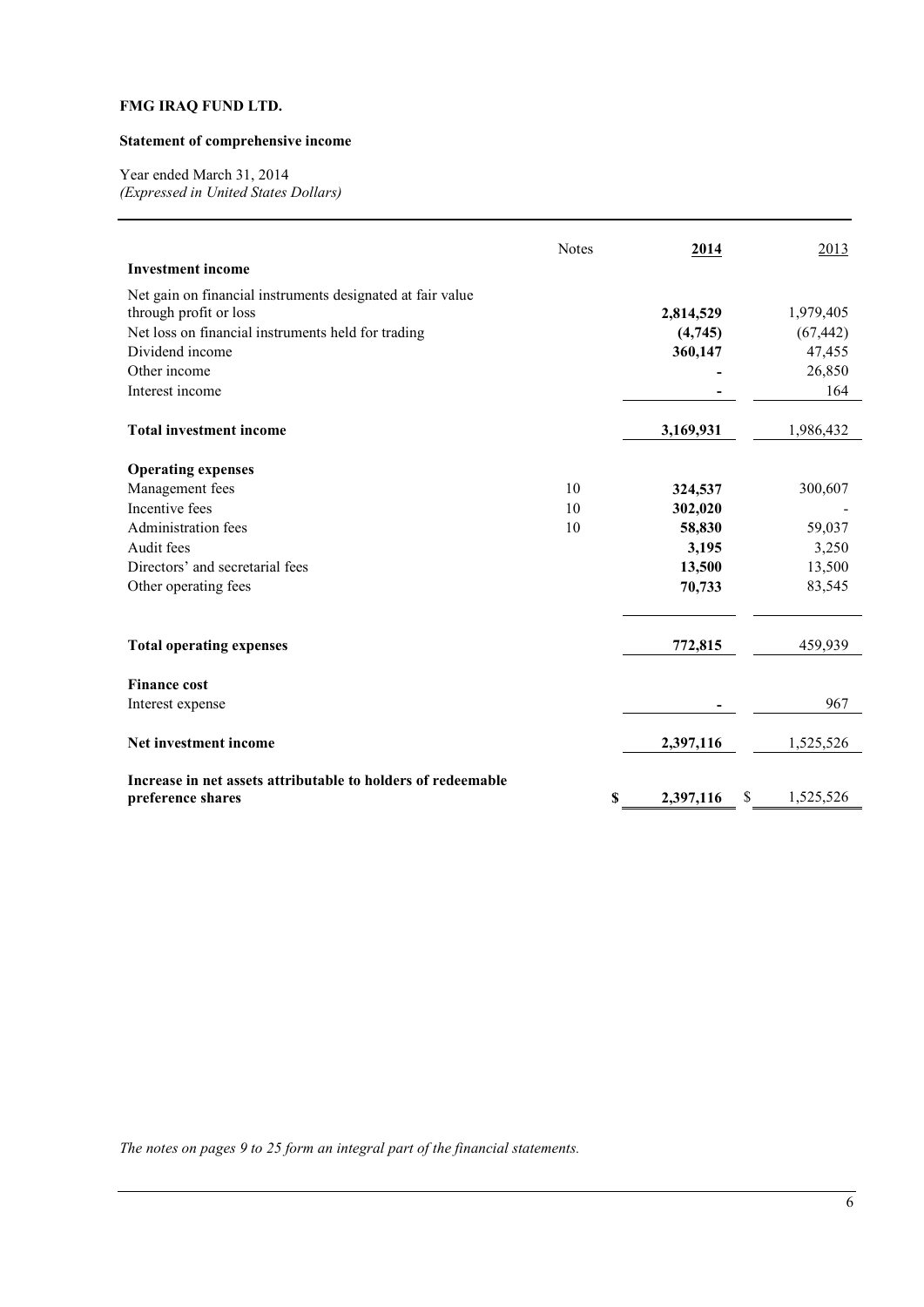# **Statement of changes in net assets attributable to holders of redeemable preference shares**

Year ended March 31, 2014 *(Expressed in United States Dollars)* 

|                                                                                         | 2014        |               | 2013        |
|-----------------------------------------------------------------------------------------|-------------|---------------|-------------|
| Increase in net assets attributable to holders of<br>redeemable preference shares       | 2,397,116   |               | 1,525,526   |
| From capital share transactions                                                         |             |               |             |
| Proceeds from the subscription of redeemable preference shares                          | 1,469,016   |               | 827,947     |
| Payments on redemption of redeemable preference shares                                  | (2,722,075) |               | (3,038,218) |
| Net increase/(decrease) in net assets attributable to<br>redeemable preference shares   | 1,144,057   |               | (684,745)   |
| Net assets attributable to redeemable preference shares at<br>the beginning of the year | 17,051,596  |               | 17,736,341  |
| Net assets attributable to redeemable preference shares at<br>the end of the year       | 18,195,653  | <sup>\$</sup> | 17,051,596  |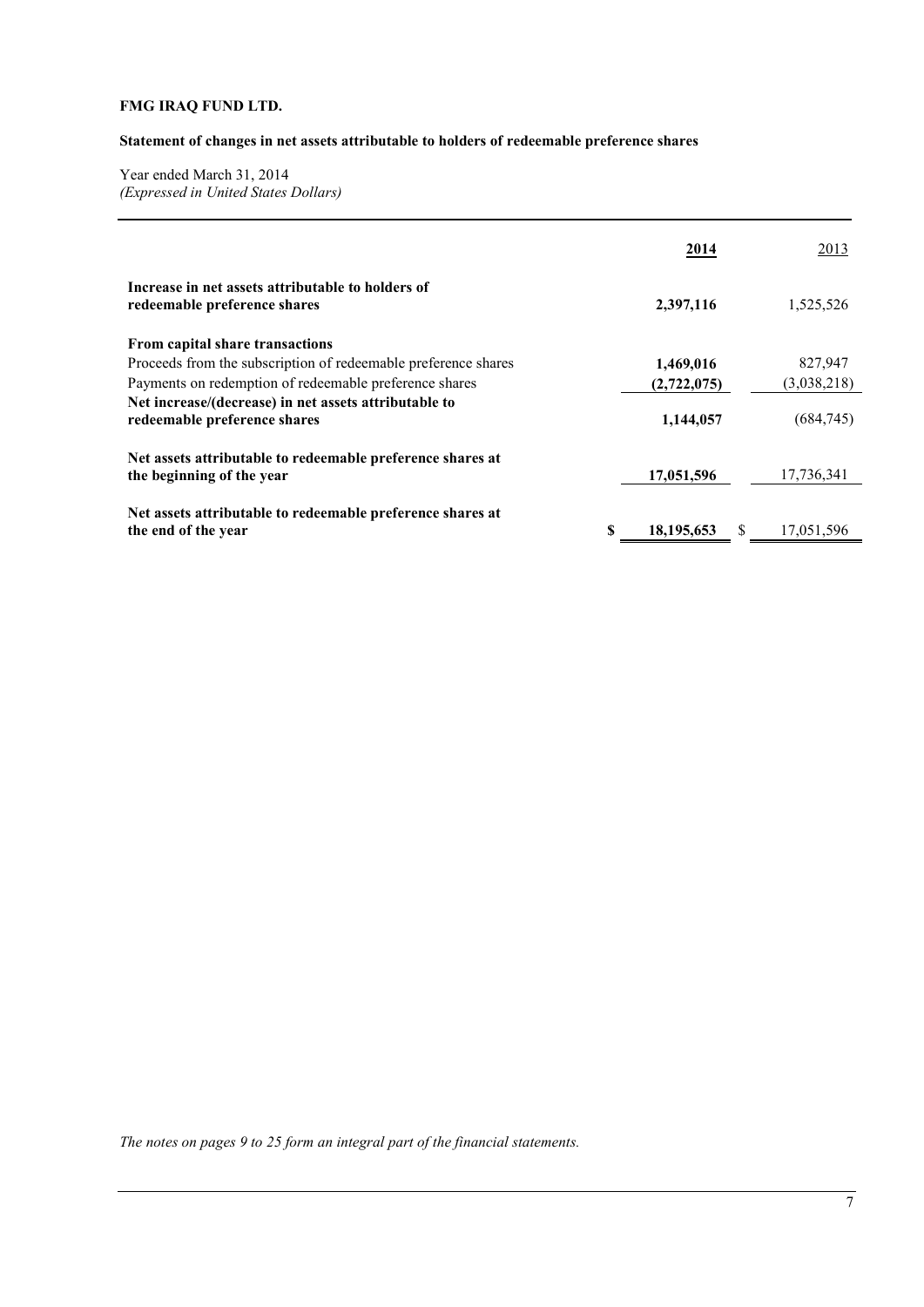# **Statement of cash flows**

Year ended March 31, 2014 *(Expressed in United States Dollars)* 

|                                                                                                                                | 2014          |    | 2013        |
|--------------------------------------------------------------------------------------------------------------------------------|---------------|----|-------------|
| Cash flows from operating activities<br>Increase in net assets attributable to holders of redeemable preference shares         | 2,397,116     |    | 1,525,526   |
| Adjustments to reconcile net increase in net assets resulting from operations<br>to net cash provided by operating activities: |               |    |             |
| Change in assets and liabilities:                                                                                              |               |    |             |
| Net change in financial assets/liabilities at fair value through profit or loss                                                | (737,521)     |    | 381,924     |
| Receivables and prepayments                                                                                                    | (66, 826)     |    | 3,996       |
| Accounts payable and accrued expenses                                                                                          | 123,765       |    | (49,750)    |
| Net cash provided by operating activities                                                                                      | 1,716,534     |    | 1,861,696   |
| Cash flows used in financing activities                                                                                        |               |    |             |
| Proceeds from issue of redeemable preference shares                                                                            | 1,425,570     |    | 955,722     |
| Payments on redemptions of redeemable preference shares                                                                        | (2,725,712)   |    | (3,025,470) |
| Net cash used in financing activities                                                                                          | (1,300,142)   |    | (2,069,748) |
| Net decrease in cash and cash equivalents                                                                                      | 416,392       |    | (208, 052)  |
| Cash and cash equivalents at the beginning of the year                                                                         | 526,892       |    | 734,944     |
| Cash and cash equivalents at the end of the year                                                                               | \$<br>943,284 |    | 526,892     |
| Supplementary cash flow information                                                                                            |               |    |             |
| Interest paid                                                                                                                  | \$            | \$ | 967         |
|                                                                                                                                |               |    |             |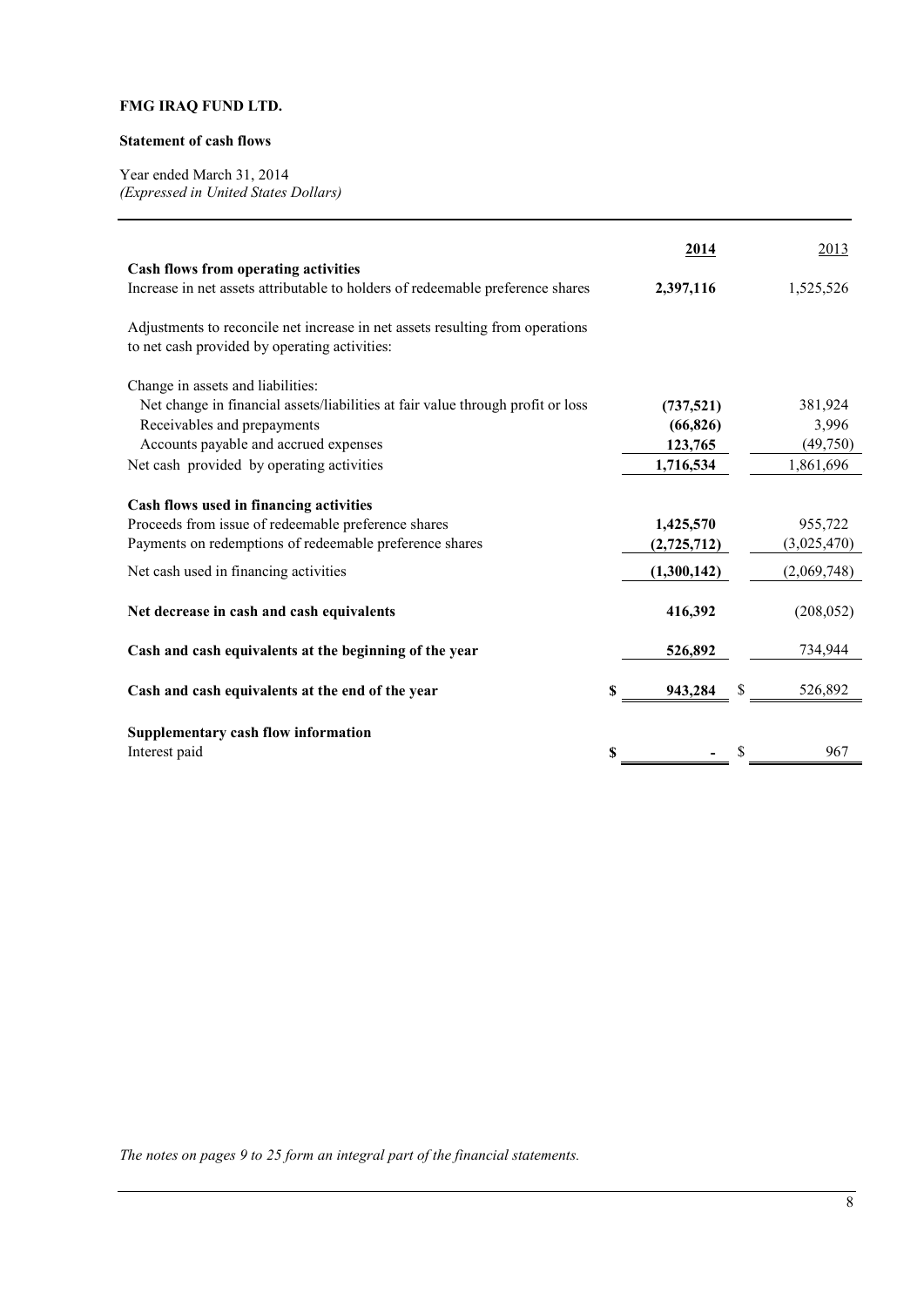#### **Notes to the financial statements**

March 31, 2014

# **1. Reporting entity**

FMG Iraq Fund Ltd. (the 'Company' or the Fund') was incorporated in Bermuda on March 18, 2005 as an open-ended investment company, empowered by its bye laws to issue, redeem and reissue its own shares at prices based on their net asset value.

The Fund invests in Iraqi equities, both domestic and international listings, that derive a portion of their business from Iraq. The assets may be allocated to external managers, either as managed accounts or to funds.

# **2. Basis of preparation**

# **2.1 Statement of compliance**

These non-statutory financial statements represent the annual financial statements of the Company prepared in accordance with International Financial Reporting Standards ("IFRS") and issued by the International Accounting Standards Board ("IASB").

# **2.2 Basis of measurement**

The financial statements have been prepared using the historical cost convention except that the following are measured at fair value:

- derivative financial instruments; and
- financial instruments designated at fair value through profit or loss.

#### **2.3 Functional and presentation currency**

The financial statements are presented in the United States Dollars (USD), which is also the functional currency of the Company, rounded to the nearest unit.

# **2.4 Use of estimates and judgements**

The preparation of financial statements in conformity with IFRSs requires the use of certain accounting estimates. It also requires directors to exercise judgements in the process of applying accounting estimates. Estimates and judgements are continually evaluated and are based on experience and other factors including expectations of future events that are believed to be reasonable under the circumstances.

As discussed in note 4 (a) to these financial statements, the key judgement relates to the valuation policy of certain underlying investments held in a managed account. The directors are satisfied that notwithstanding the suspension in trading of these equity instruments on the ISX, the last available traded price or the indicative price as determined using broker quotes is the most representative value at the reporting date.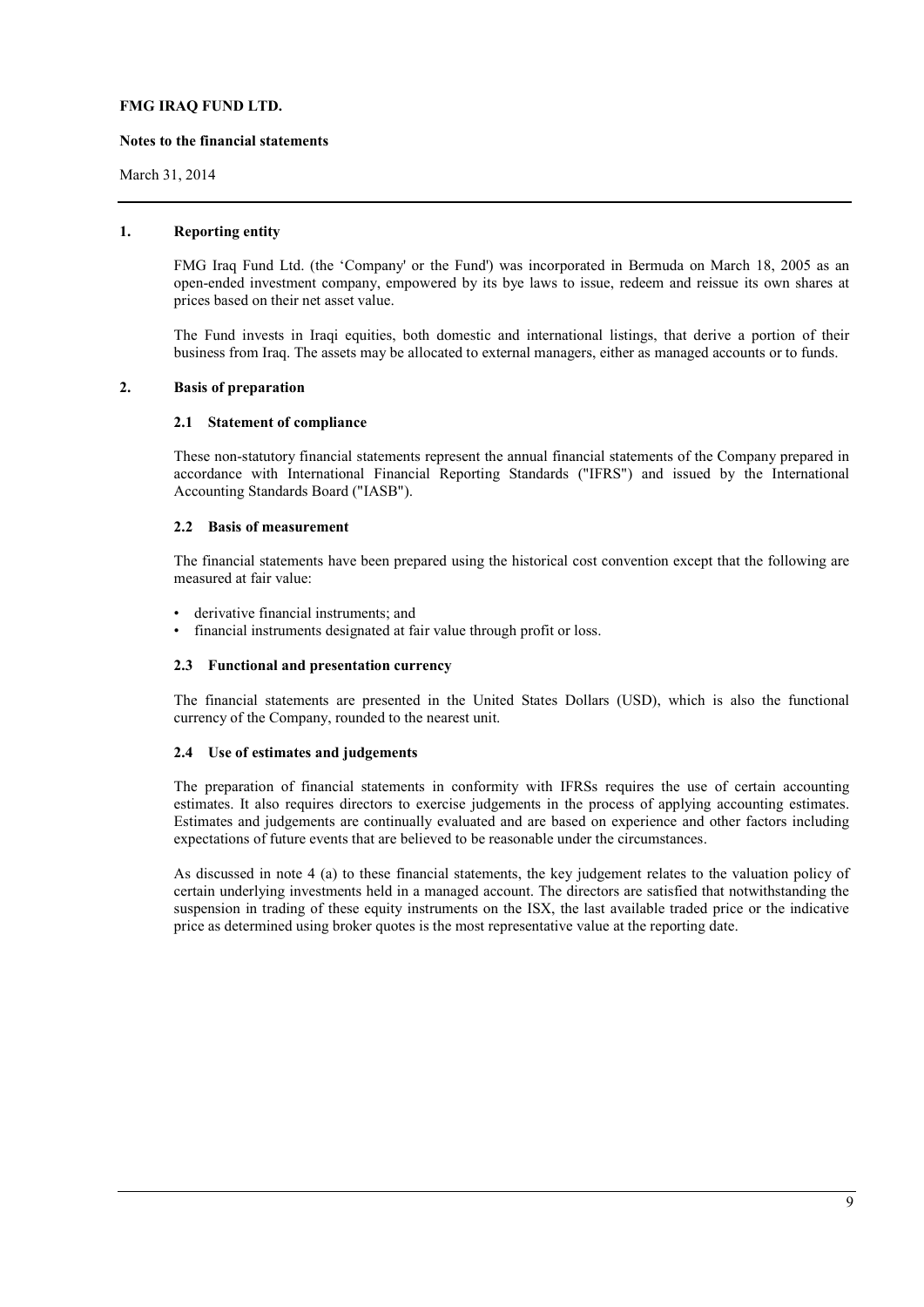#### **Notes to the financial statements**

March 31, 2014

#### **3. Summary of significant accounting policies**

#### **3.1 Foreign currency**

Transactions denominated in currencies other than the functional currency are translated at the exchange rates ruling on the date of transaction. Monetary assets and liabilities denominated in currencies other than the functional currency are re-translated to the functional currency at the exchange rate ruling at year-end. Exchange differences arising on the settlement and on the re-translation of monetary items are dealt within the statement of comprehensive income.

# **3.2 Financial assets and liabilities**

#### *Financial instruments*

Financial assets and financial liabilities are recognised when the Company becomes a party to the contractual provisions of the instrument. Financial assets and financial liabilities are initially recognised at their fair value plus directly attributable transaction costs for all financial assets or financial liabilities not classified at fair value through profit or loss.

Financial assets and financial liabilities are offset and the net amount presented in the statement of financial position when the Company has a legally enforceable right to set off the recognised amounts and intends either to settle on a net basis or to realise the asset and settle the liability simultaneously.

Financial assets are derecognised when the contractual rights to the cash flows from the financial assets expire or when the entity transfers the financial asset and the transfer qualifies for derecognition.

Financial liabilities are derecognised when they are extinguished. This occurs when the obligation specified in the contract is discharged, cancelled or expires.

(i) Trade and other receivables

Trade and other receivables are classified with assets and are stated at their nominal value unless the effect of discounting is material. Appropriate allowances for estimated irrecoverable amounts are recognised in the statement of comprehensive income when there is objective evidence that the asset is impaired.

(ii) Financial assets and liabilities at fair value through profit or loss

Financial assets and liabilities as at fair value through profit or loss are those that are held for trading purposes or those that are so designated by the Company upon initial recognition. The Company uses this designation when doing so results in more relevant information because a group of financial assets, liabilities or both are managed and their performance is evaluated on a fair value basis, in accordance with a documented risk management or investment strategy and information about the group is provided internally on that basis to the entity's key management personnel or when a contract contains one or more embedded derivatives and the entity elects to designate the entire hybrid contract as a financial asset or liability as at fair value through profit or loss. The Company's investments are monitored on a periodic basis by the investment committee appointed by the Investment Manager and the board of directors. After initial recognition, financial assets at fair value through profit or loss are measured at their fair value from those quoted market prices.

For all financial instruments which are quoted or otherwise traded in an active market, for exchange traded derivatives, exchange traded funds and for other financial instruments for which quoted prices in an active market are available, fair value is determined directly from those quoted market prices.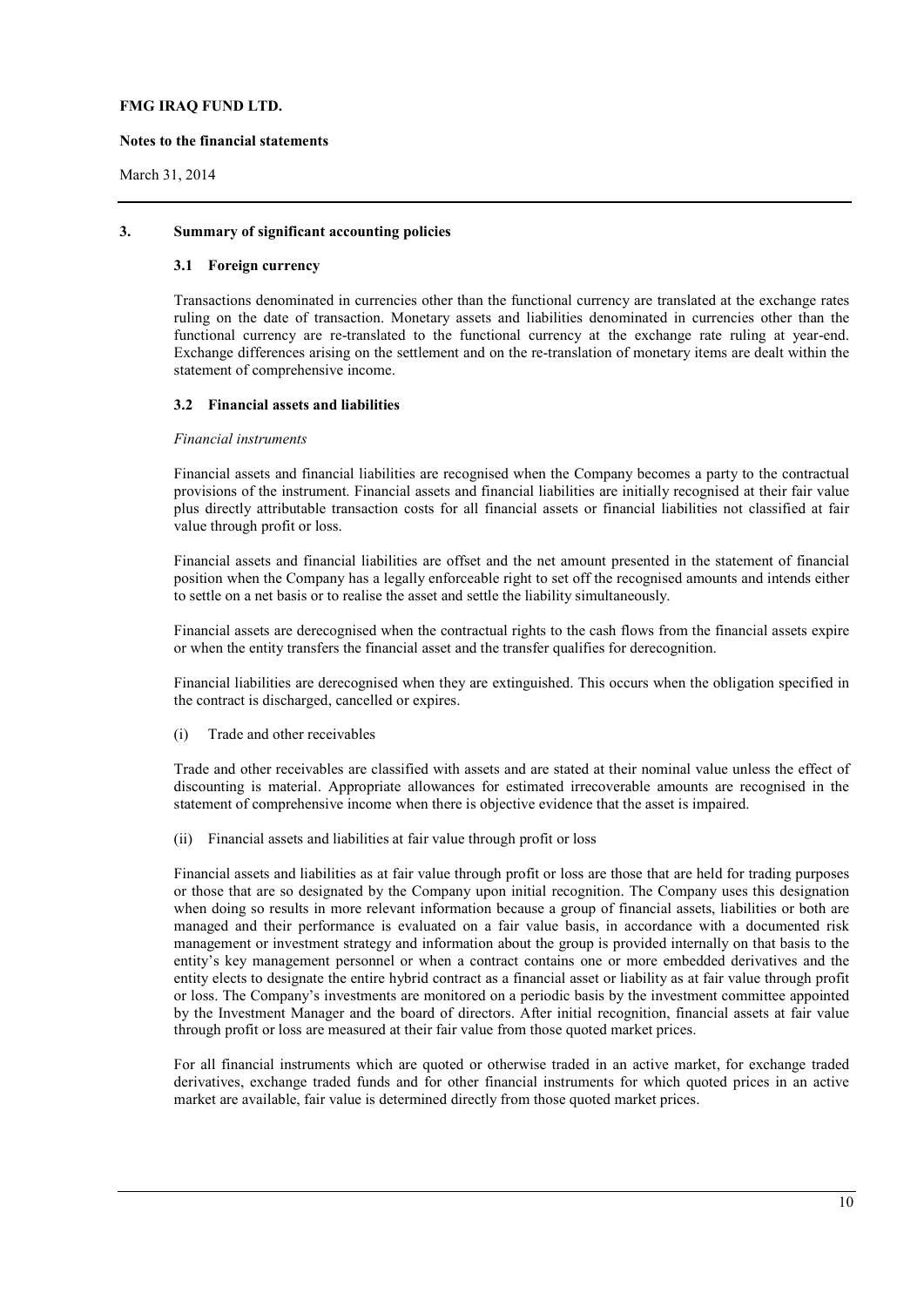#### **Notes to the financial statements**

March 31, 2014

#### **3. Summary of significant accounting policies** (continued)

# **3.2 Financial assets and liabilities** (continued)

*Financial instruments (continued)* 

(ii) Financial assets and liabilities at fair value through profit or loss *(continued)*

Financial instruments which are unquoted or otherwise not traded in an active market are valued using broker quotes and other methodology designed to assess the value after acquisition, having regard to market terms at the measurement date, including interest rates and liquidity and other factors. The basis of valuation on each valuation date will be determined on the most appropriate basis to use, having regard to a) any relevant information generally available in the market at the time; and b) any other relevant information.

Gains and losses arising from a change in fair value are recognised in profit or loss in the period in which they arise. Where applicable, dividend income and interest income on financial assets at fair value through profit or loss is disclosed separately in profit or loss. Fair value gains and losses are recognised within net gain on financial instruments at fair value through profit or loss.

• Valuation of investments in managed accounts

The investment in equity securities within the managed accounts are accounted for on a trade date basis and those that are traded on a national securities exchange are valued at the last traded price as reported by the Iraq Stock Exchange (ISX). The interest, dividend income and realized gains and losses arising from managed accounts are included in the relevant line items in the statement of operations. Similarly, cash attributable to the managed accounts are included within cash and cash equivalents in the statement of financial position.

• Derivative financial instruments

Derivative financial assets and derivative financial liabilities are classified as held for trading unless they are designated as effective hedging instruments. During the year under review, the Company did not designate any of its derivative financial instruments in a hedging relationship for accounting purposes.

A forward currency contract involves an obligation to purchase or sell a specific currency at a future date, at a price set at the time the contract is made. Forward foreign exchange contracts are valued by reference to the forward price at which a new forward contract of the same size and maturity could be undertaken at the valuation date. The unrealised gain or loss on open forward currency contracts is calculated as the difference between the contract rate and this forward price, and is recognised in the statement of comprehensive income.

(iii) Trade and other payables

Trade and other payables are stated at their nominal value unless the effect of discounting is material.

(iv) Realised and unrealised gains and losses

Investment transactions are recorded on a trade date basis. Realised gains or losses on investments are calculated on a weighted average cost and are disclosed within net gain on financial assets at fair value through profit or loss in the statement of comprehensive income.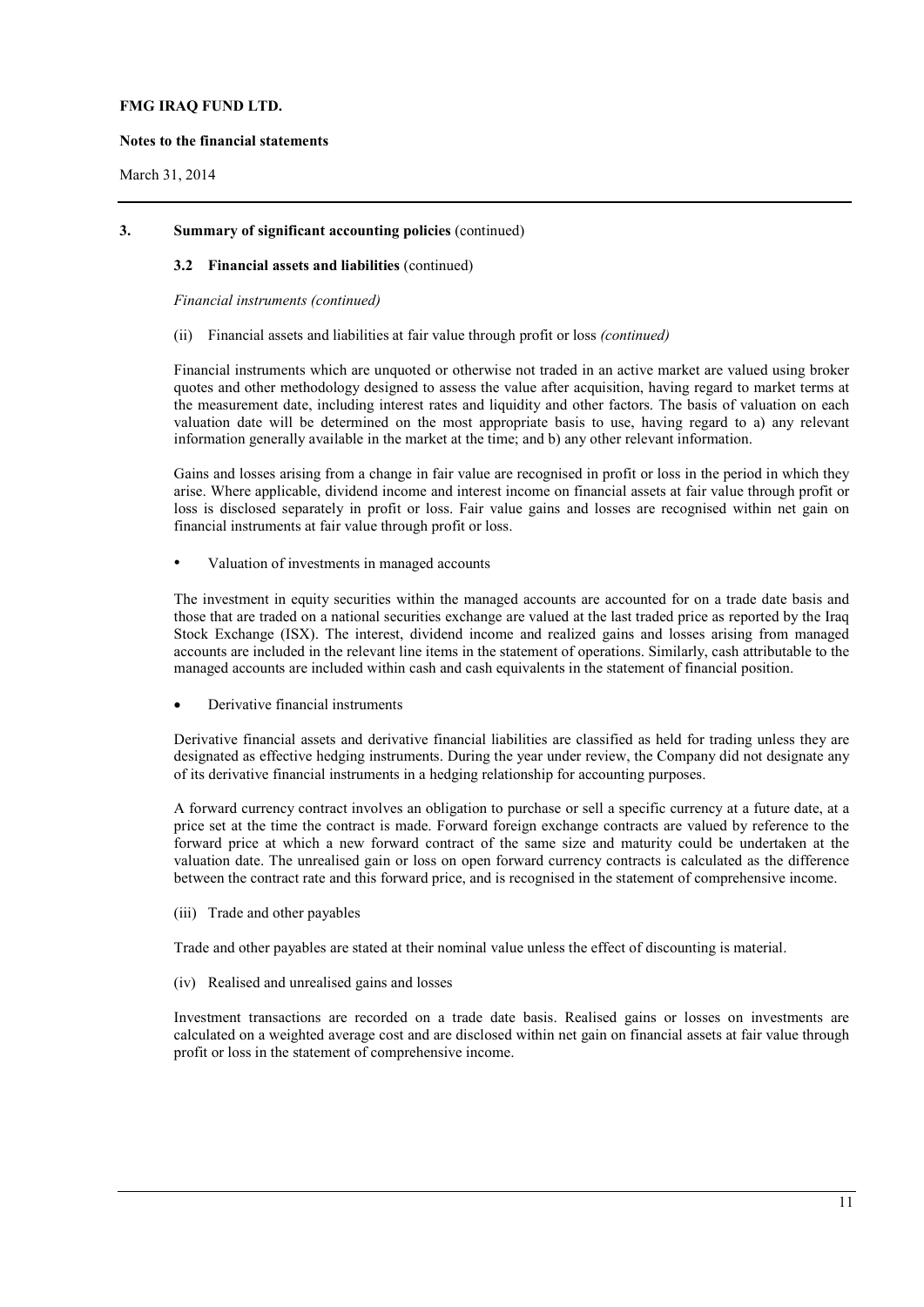#### **Notes to the financial statements**

# March 31, 2014

#### **3. Summary of significant accounting policies** (continued)

#### **3.3 Cash and cash equivalents**

Cash and cash equivalents comprise current deposits held with banks. Cash and cash equivalents are short-term highly liquid investments that are readily convertible to known amounts of cash and are subject to an insignificant risk of changes in value, and are held for the purpose of meeting short-term cash commitments rather than for investment or other purposes.

# **3.4 Revenue recognition**

Revenue is recognised to the extent that it is probable that future economic benefits will flow to the Company and these can be measured reliably. The following specific recognition criteria must also be met before revenue is recognised:

# *(i) Interest income and expense*

Interest income and expense, including interest from non-derivative financial assets at fair value through profit or loss, are recognised as they accrue in profit or loss, where applicable, gross of withholding tax. For financial assets and liabilities not classified at fair value through profit or loss, such interest income and expense is recognized using the effective interest method.

# *(ii) Dividend income*

Dividend income is recognised in profit or loss on the date that the Company's right to receive payment is established, which in the case of quoted securities is the ex-dividend date.

# **3.5 Expenses**

All expenses, including management, administrator and custodian fees, are recognised in profit or loss on an accruals basis.

#### **3.6 Units redeemed**

All units issued by the Company provide the right to require redemption for cash on each dealing date in accordance with the terms set out in the Company's prospectus. Such instruments give rise to a financial liability for the present value of the redemption amount and are presented in the statement of financial position as 'Net Assets attributable to redeemable preference shares'.

#### **3.7 Impairment**

All assets are tested for impairment except for financial assets measured at fair value through profit or loss.

At the end of each reporting period, the carrying amount of assets, is reviewed to determine whether there is any indication or objective evidence of impairment, as appropriate, and if any such indication or objective evidence exists, the recoverable amount of the asset is estimated.

In the case of financial assets that are carried at amortised cost, objective evidence of impairment includes observable data about the following loss events - significant financial difficulty of the issuer, a breach of contract, it becoming probable that the borrower will enter bankruptcy or other financial reorganisation, the disappearance of an active market for that financial asset because of financial difficulties and observable data indicating that there is a measurable decrease in the estimated future cash flows since the initial recognition of those assets.

An impairment loss is the amount by which the carrying amount of an asset exceeds its recoverable amount.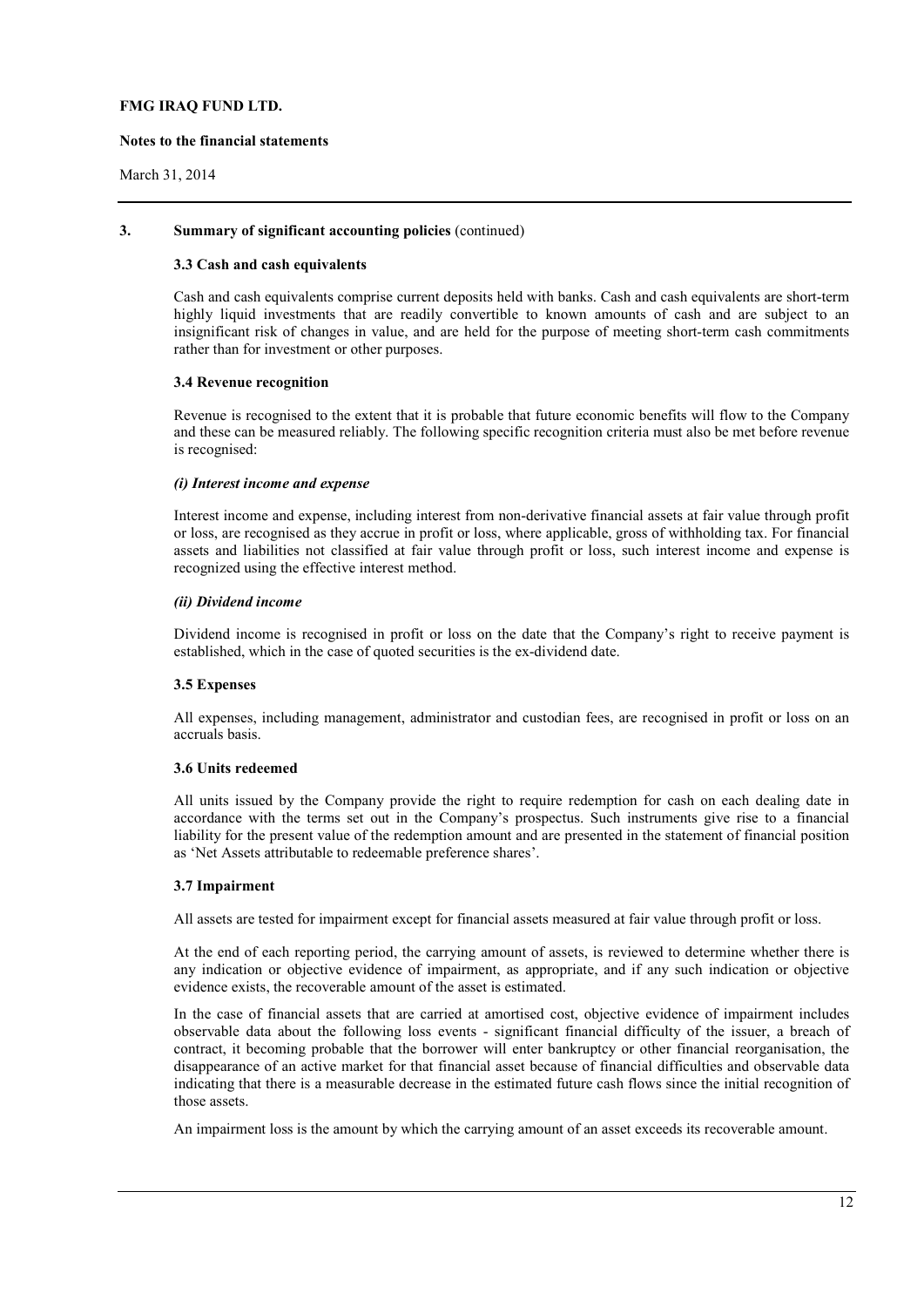#### **Notes to the financial statements**

March 31, 2014

# **3. Summary of significant accounting policies** (continued)

# **3.8 Adoption of revised International Financial Reporting Standards**

The following amendment to the existing standards issued by the International Accounting Standards Board is effective for the current year:

- IFRS 13 *Fair Value Measurement* is applicable for annual periods beginning on or after 1 January 2013. This Standard defines fair value, sets out in a single IFRS a framework for measuring fair value and requires disclosures about fair value measurements. IFRS 13 does not require fair value measurements in addition to those already required or permitted by other IFRSs.
- An amendment to IFRS 13, effective for annual periods beginning on or after 1 January 2013, was issued in December 2013 as part of the Annual Improvements to IFRSs 2010 -2012 cycle. This amendment clarifies that issuing IFRS 13 and amending IFRS 9 and IAS 39 did not remove the ability to measure short-term receivables and payables with no stated interest rate at their invoice amounts without discounting if the effect of not discounting is immaterial.
- The December 2011 Amendments to IFRS 7, *Disclosures Offsetting Financial Assets and Financial Liabilities* applicable for annual periods beginning on or after 1 January 2013 (with earlier application being permitted). The amendments include additional disclosures for (i) all recognised financial instruments that are set off in accordance with IAS 32 and for (ii) recognised financial instruments that are subject to an enforceable master netting arrangement or similar agreement, irrespective of whether these are set off in accordance with IAS 32. These amendments are applied retrospectively.

#### **3.9 Standards, amendments and interpretations in issue but not yet effective**

The directors are currently evaluating the impact on the financial statements of the Company in the period of initial application of the following International Financial Reporting Standards that were in issue at the date of authorisation of these financial statements, but not yet effective.

• The final version of IFRS 9 *Financial Instruments* issued on 24 July 2014 brings together the classification and measurement, impairment and hedge accounting phases of the IASB's project to replace IAS 39 *Financial Instruments: Recognition and Measurement*. The Standard supersedes all previous versions of IFRS 9.

IFRS 9 introduces a logical approach for the classification of financial assets, which is driven by cash flow characteristics and the business model in which an asset is held. This single, principle-based approach replaces existing rule based requirements that are generally considered to be overly complex and difficult to apply.The new model also results in a single, forward-looking 'expected loss' impairment model that will require more timely recognition of expected credit losses.

IFRS 9 also removes the volatility in profit or loss that was caused by changes in the credit risk of liabilities elected to be measured at fair value. This change in accounting means that gains caused by the deterioration of an entity's own credit risk on such liabilities are no longer recognised in profit or loss. IFRS 9 is effective for annual periods commencing on or after 1 January 2018.

- An amendment to IAS 24 deals with Related Party Disclosures. This amendment is part of the 'Annual Improvements to IFRSs 2010-2012 cycle'. It clarifies that an entity providing key management personnel services to the reporting entity or to the parent of the reporting entity is a related party of the reporting entity. This amendment is effective for periods beginning on or after 1 July 2014.
- An amendment to IAS 32, *Offsetting Financial Assets and Financial Liabilities* clarify existing application issues relating to the offset of financial assets and financial liabilities requirements. The amendments further clarify the meaning of the legally enforceable right of set-off and simultaneous realisation and settlement. The amendment is effective for periods beginning on or after 1 January 2014 and applies retrospectively for all comparative periods.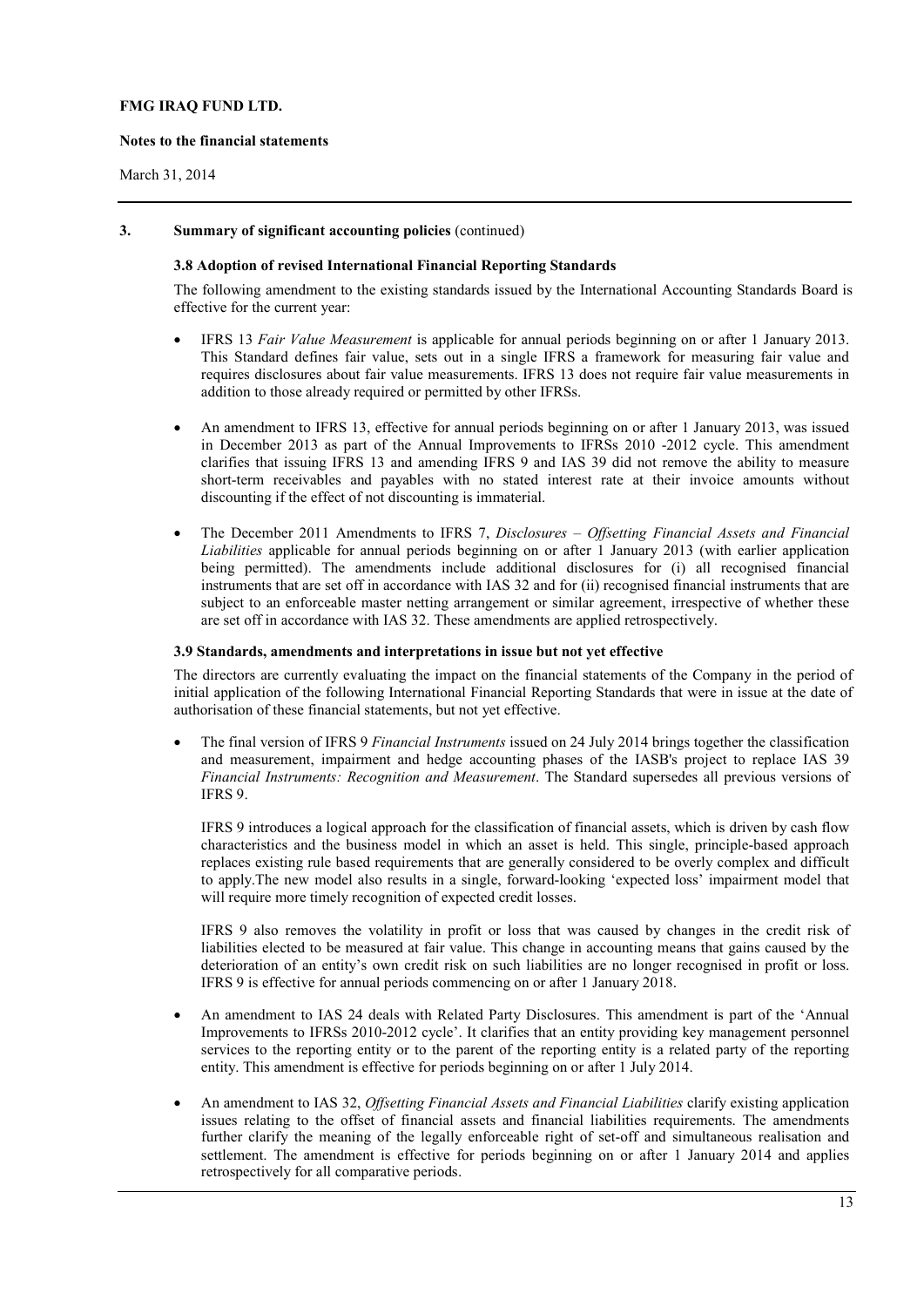#### **Notes to the financial statements**

March 31, 2014

# **3. Summary of significant accounting policies** (continued)

#### **3.9 Standards, amendments and interpretations in issue but not yet effective** (continued)

• The amendments to IAS 1 aim to address perceived impediments to preparers exercising their judgement in presenting their financial reports. The amendments are designed to further encourage companies to apply professional judgement in determining what information to disclose in their financial statements. The amendments make clear that materiality applies to the whole of financial statements and that the inclusion of immaterial information can inhibit the usefulness of financial disclosures. Furthermore, the amendments clarify that companies should use professional judgement in determining where and in what order information is presented in the financial disclosures. The amendment is effective for periods beginning on or after 1 January 2016.

# **4. Classification and fair values of financial assets and liabilities**

The table below provides a reconciliation of the Company's financial assets and liabilities at fair value through profit or loss.

|                                           | 2014       | 2013       |
|-------------------------------------------|------------|------------|
| <b>Assets</b>                             | \$         | \$         |
| Designated as at fair value               |            |            |
| through profit or loss                    |            |            |
| Equity shares                             | 17,652,556 | 16,924,438 |
| <b>Held for trading</b>                   |            |            |
| Forward contracts                         | 3.596      | 759        |
| Total financial assets at fair value      |            |            |
| through profit or loss                    | 17,656,152 | 16,925,197 |
| <b>Liabilities</b>                        |            |            |
| <b>Held for trading</b>                   |            |            |
| Forward contracts                         | 1,140      | 7,706      |
| Total financial liabilities at fair value |            |            |
| through profit or loss                    | 1,140      | 7,706      |

As part of the Company's capital appreciation strategy, the Company invests primarily in equities and managed accounts managed by fund managers, primarily in emerging or frontier markets such as Iraq.

# *(a) Investments in managed accounts*

The investment in equity securities within the managed account are accounted for on a trade date basis and valued at the last traded price as reported by the Iraq Stock Exchange or using an indicative quote as provided by the broker should the security be suspended.

Two equity securities held in the managed account amounting to *\$2,897,540* (2013 - *\$4,420,663*) were unavailable for trading at March 31, 2014 as they were in their capital raising period as required by ISX law which states that such stocks must be temporarily suspended. Subsequent to year end, one of these securities amounting to *\$23,210* as at the reporting date, became tradable on the ISX at a fair value not significantly different to the carrying value at year end. The other underlying equity instrument amounting to *\$2,874,330* as at the reporting date, was suspended from trading as from 8 December 2013 and re-traded on the ISX on 29 June 2014 where the price had decreased significantly due to the significant socio-political unrest unfolding in Iraq at the time.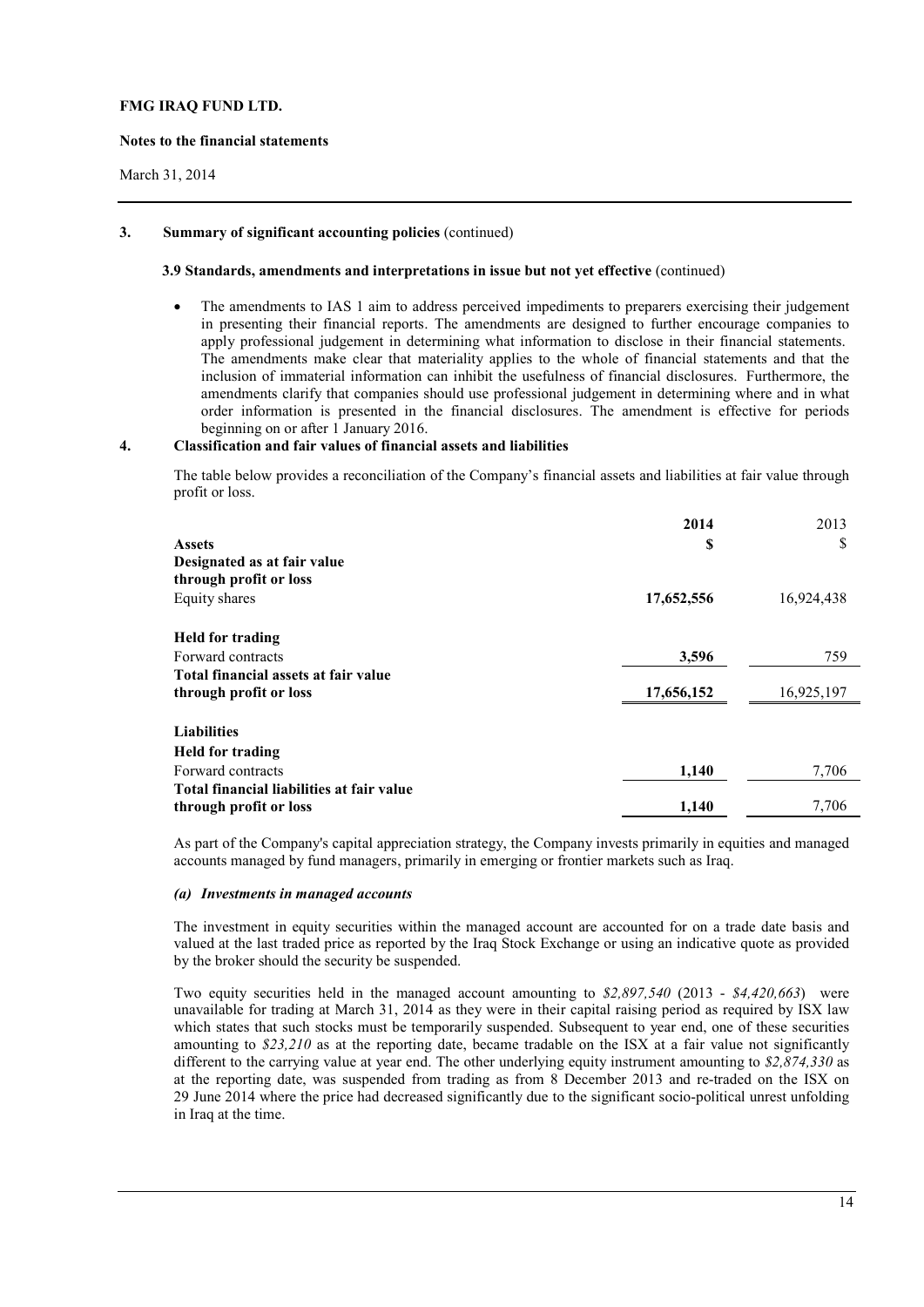#### **Notes to the financial statements**

#### March 31, 2014

#### **4. Classification and fair values of financial assets and liabilities** (continued)

# *(b) Derivative financial instruments*

Derivative financial instruments are classified as held for trading. All other assets measured at fair value have been designated at fair value through profit or loss. Further information about the derivative financial instruments (forward contracts) is disclosed in note 12.1.1.

# **5. Receivables**

|    |                                       | 2014    | 2013    |
|----|---------------------------------------|---------|---------|
|    |                                       | S       | \$      |
|    | Dividends receivable                  | 35,203  |         |
| 6. | Accounts payable and accrued expenses |         |         |
|    |                                       | 2014    | 2013    |
|    |                                       | S       | \$      |
|    | Audit fees payable                    | 4,062   | 4,537   |
|    | Management fees payable               | 157,375 | 75,134  |
|    | Incentive fees payable                | 40,469  |         |
|    | Administration fees payable           | 14,585  | 15,048  |
|    | Other payables                        | 17,237  | 15,244  |
|    |                                       | 233,728 | 109,963 |

Management fees and incentive fees payable are due to related parties. The terms and conditions of the amounts owed to such related parties are disclosed in note 10. These amounts are unsecured, interest free and repayable on demand.

#### **7. Net asset value**

In accordance with the Offering Memorandum, the net asset value of each class of shares in a Fund is determined by reference to the market prices of the underlying assets held by the Fund attributable to such class at the close of business on the 'valuation date'. The last dealing date in the 2014 financial year of the Fund, was on March 31, and the official valuation date in the 2014 financial year, was on March 31.

In accordance with the Offering Memorandum, the net assets of the Company are computed at the latest available dealing price or the latest available middle market quotation. However, for financial reporting purposes under IFRSs, the assets and liabilities are to be valued at the price that is most representative of the fair value in the circumstances.

# **8. Taxation**

Under current Bermuda laws, the Fund is not required to pay any taxes in Bermuda on either income or capital gains. The Fund has received an undertaking from the Minister of Finance in Bermuda exempting it from any such taxes at least until the year 2035.

It is management's belief that the Fund is not engaged in a United States trade or business and will not be subject to United States income or withholding taxes in respect of the profits and losses of the Fund, other than the 30% withholding tax on U.S. source dividends.

As a result, management has made no provision for income taxes in these financial statements.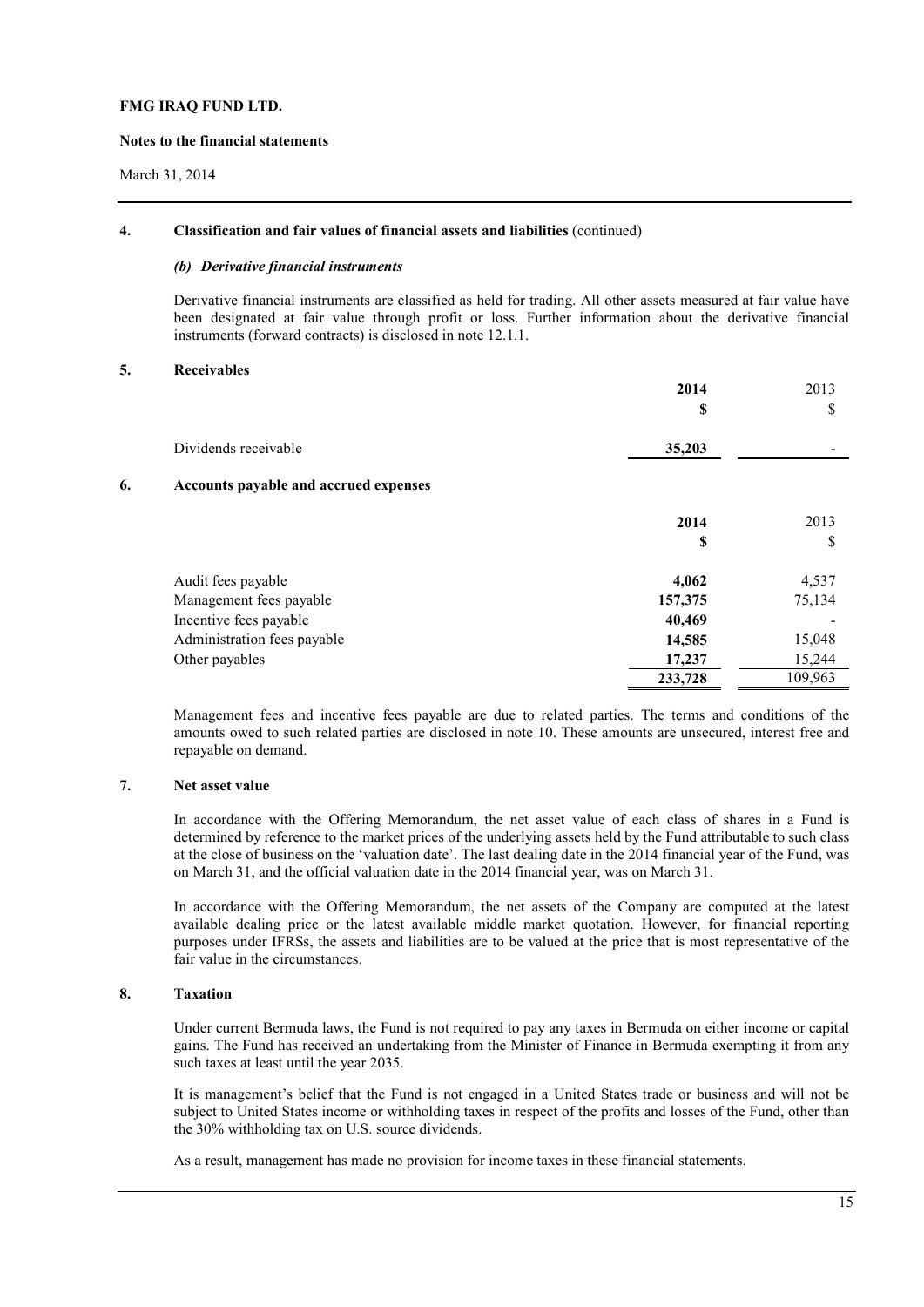#### **Notes to the Financial Statements**

# March 31, 2014

#### **9. Share capital**

The authorized share capital of the Fund is \$11,000, which is divided into 100 common shares of par value of \$1 each and 10,900,000 non-voting redeemable preference shares (the "Shares"), of par value \$0.001 each. Redeemable preference shares are issued as Class A, Class A09, Class A10 and Class A11 shares (collectively, the "Class A Shares") and Class B, Class B09, Class B10 and Class B11 shares (collectively, the "Class B Shares"). The existing Class A and Class B Shares are closed to new subscriptions. Two new classes of Shares, Class A10 and Class B10 have been issued since May 2010 and are available at the subscription price in USD. Two new classes of Shares, Class A11 and Class B11 were issued July 2011 and are available at the subscription price in CHF, and are available at the subscription price in GBP since October 2011.

The holder of the common shares is not entitled to receive dividends, may not redeem their holding and is only entitled to be repaid the par value of the common shares upon a winding-up or distribution of capital. The common shares are entitled to one vote per share at a general meeting. All the common shares are owned by the investment manager. The redeemable preference shares carry no preferential or pre-emptive rights upon the issue of new shares and have no voting rights at general meetings of the Fund

Shares may be purchased and redeemed on a Dealing Day, which is generally the first business day of each calendar month. Shares may be purchased at the net asset value per share calculated at the immediately preceding Valuation Day, generally the last business day of the preceding month. Class A Shares may be redeemed with 45 business day's written notice while Class B Shares may be redeemed with 90 business days' written notice, at their net asset value per share, subject to certain restrictions as described in the prospectus.

If on any Valuation Day, any shareholder wishes to redeem Shares totaling more than 5% of the issued capital of the Fund or several shareholders wish to redeem Shares totaling more than 15% of the issued capital of the Fund, the directors may defer redemption of such Shares, and the calculation of the redemption price, to a subsequent Dealing Day being not later than the fifth Dealing Day following receipt of the application for redemption. In such cases, suspended redemption requests shall be carried out on the basis of the next Net Asset Value.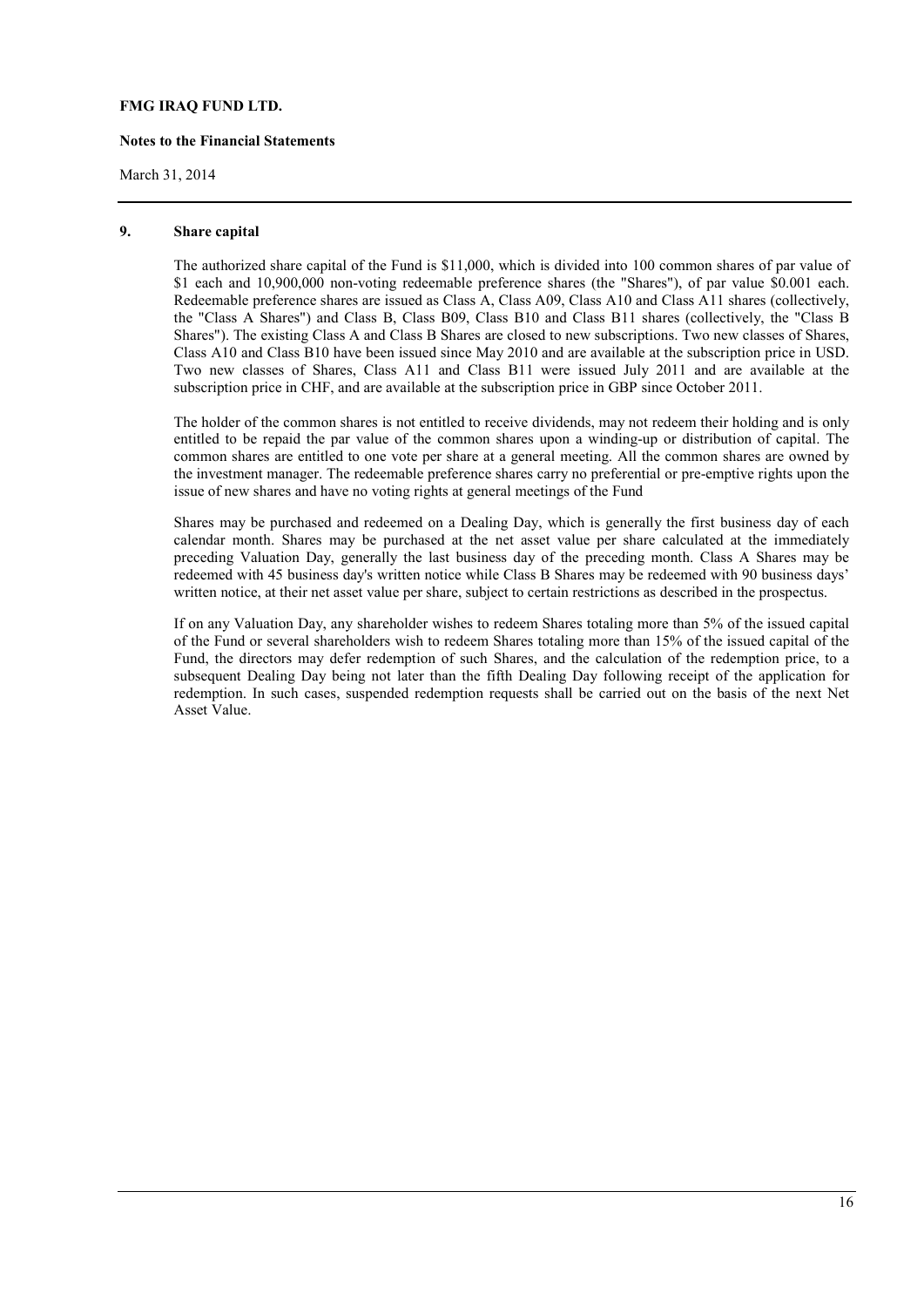# **Notes to the Financial Statements**

March 31, 2014

# **9.** Share capital (continued)

**2014** 

| 40 I 4                                    | <b>USD</b>     | <b>USD</b>              | <b>USD</b>              | <b>USD</b>              |
|-------------------------------------------|----------------|-------------------------|-------------------------|-------------------------|
|                                           | <b>Class A</b> | <b>Class A09</b>        | <b>Class A10</b>        | <b>Class B</b>          |
| Number of shares at beginning of the year | 22,195         | 5,347                   | 47,085                  | 246,985                 |
| Subscriptions during the year             |                |                         | 5,750                   |                         |
| Redemptions during the year               | (3,085)        | (923)                   | (15, 040)               | (13, 115)               |
| Number of shares at end of the year       | 19,110         | 4,424                   | 37,795                  | 233,870                 |
|                                           |                | <b>USD</b>              | <b>GBP</b>              | <b>CHF</b>              |
|                                           |                | <b>Class B10</b>        | <b>Class A11</b>        | <b>Class B11</b>        |
| Number of shares at beginning of the year |                | 598,435                 | 2,419                   | 74,282                  |
| Subscriptions during the year             |                | 57,158                  | 482                     |                         |
| Redemptions during the year               |                | (31, 389)               | (437)                   |                         |
| Number of shares at end of the year       |                | 624,204                 | 2,464                   | 74,282                  |
| 2013                                      |                |                         |                         |                         |
|                                           | <b>USD</b>     | <b>USD</b>              | <b>USD</b>              | <b>USD</b>              |
|                                           | <b>Class A</b> | <b>Class A09</b>        | <b>Class A10</b>        | <b>Class B</b>          |
| Number of shares at beginning of the year | 26,791         | 7,147                   | 65,285                  | 263,396                 |
| Subscriptions during the year             |                |                         | 3,069                   |                         |
| Redemptions during the year               | (4, 596)       | (1,800)                 | (21,269)                | (16, 411)               |
| Number of shares at end of the year       | 22,195         | 5,347                   | 47,085                  | 246,985                 |
|                                           |                | <b>USD</b><br>Class R10 | <b>GBP</b><br>Class A11 | <b>CHF</b><br>Class R11 |

|                                           | <b>Class B10</b> | <b>Class A11</b>         | <b>Class B11</b> |
|-------------------------------------------|------------------|--------------------------|------------------|
| Number of shares at beginning of the year | 593,020          | 906                      | 86,882           |
| Subscriptions during the year             | 28.669           | 1.513                    | -                |
| Redemptions during the year               | (23,254)         | $\overline{\phantom{a}}$ | (12,600)         |
| Number of shares at end of the year       | 598,435          | 2.419                    | 74,282           |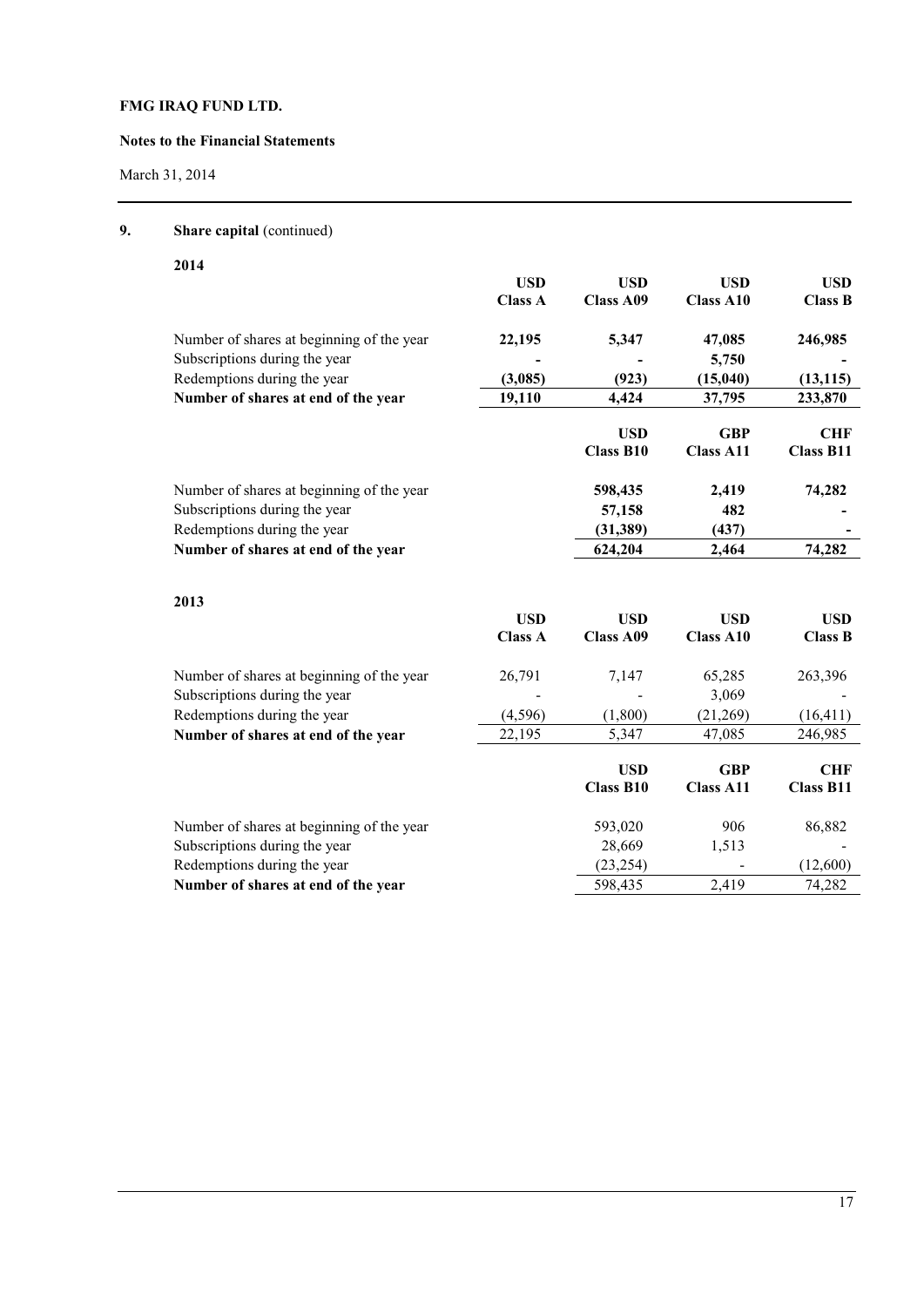#### **Notes to the Financial Statements**

#### March 31, 2014

# **10. Related party transactions**

#### *(a) Management fees*

The Fund pays FMG Fund Managers Bermuda Ltd. ("the Investment Manager") a management fee at a rate of 2.0% per annum of the net assets attributable to the Class A Shares of the Fund and 1.5% per annum of the net assets attributable to the Class B Shares of the Fund, calculated on a monthly basis and payable quarterly. For the year ended March 31, 2014, the management fee was \$324,537 (2013 - \$300,607), of which \$157,375 (2013 - \$75,134) was payable at March 31, 2014. As disclosed in note 9 to these financial statements, all the common shares are owned by the Investment Manager.

*(b) Incentive fees* 

The Class A Shares also incur a quarterly incentive fee equal to 20% of the net profits of the Fund, if any, during each calendar quarter (each a 'Performance Period'), accrued with respect to each Class A Share of the Fund. The net profits are computed in a manner consistent with the principles applicable to the computation of the net assets of the Fund. If a Class A Share has a loss chargeable to it during any Performance Period, and during a subsequent Performance Period there is a profit allocable to such Class A Share, there will be no incentive fee payable until the amount of the net loss previously allocated has been recouped. Incentive fees are only paid when the net asset value of the Class A Shares increase above a previously established "high water mark" net asset value for those Class A Shares.

In the event of either a redemption being made at a date other than the end of a performance period or the Management Agreement is terminated at any time prior to the last day of a performance period, the incentive fee will be computed as though the termination date or Redemption Date, as applicable, was the last day of such performance period. Once earned, the incentive fee will be retained by the Manager regardless of the Fund's future results.

The Class B Shares also pay to the investment manager an incentive fee of 10% of the net profits attributable to the Class B Shares, calculated monthly and payable quarterly. Net profits are defined as the amount by which cumulative profits attributable to the Class B Shares before the incentive fee but after deduction of all transaction costs, management fees and expenses exceeds a hurdle rate equal to the amount that would have been earned in that fiscal period had the assets of the Fund been invested at the USD 12-month LIBOR rate at the beginning of the fiscal year. Net profits include both realized and unrealized gains less losses on investments. If net profit for a month is negative, it will be carried forward ("carry forward losses"). No incentive fee will be payable until net profits in subsequent month(s) exceed carry forward losses together with any cumulative actual losses from the previous fiscal years adjusted for redemptions. Investors should note that, the net profit amount, upon which incentive fees are calculated, is not reduced for prior period carry forward losses. Once earned, the incentive fee is retained by the investment manager regardless of the Fund's future results.

For the year ended March 31, 2014, the incentive fee was \$302,020 (2013 - \$nil), of which \$40,469 (2013 - \$nil) was payable at March 31, 2014.

*(c) Administration fees* 

The administration fee charged is the higher of \$4,000 per month or 20 basis points of the Fund's net asset value per annum, and \$3,000 per month while less than \$10 million to the higher of \$4,000 per month or 20 basis points of the Fund's net asset value per annum, and \$3,000 per month while less than \$10million. For the year ended March 31, 2014, administration fees were \$58,830 (2013 - \$59,037), of which \$14,585 (2013 - \$15,048) was payable at March 31, 2014. The administrator delegated its duties to Apex Fund Services (Malta) Ltd ("the sub-administrator").

One of the directors of the Company is also a director of the administrator.

*(d) Key management personnel* 

The directors of the Company are paid an annual fee of \$2,500 each for acting as directors of the Company. The total directors' fee charged for the year under review is \$7,500 (2013 - \$7,500).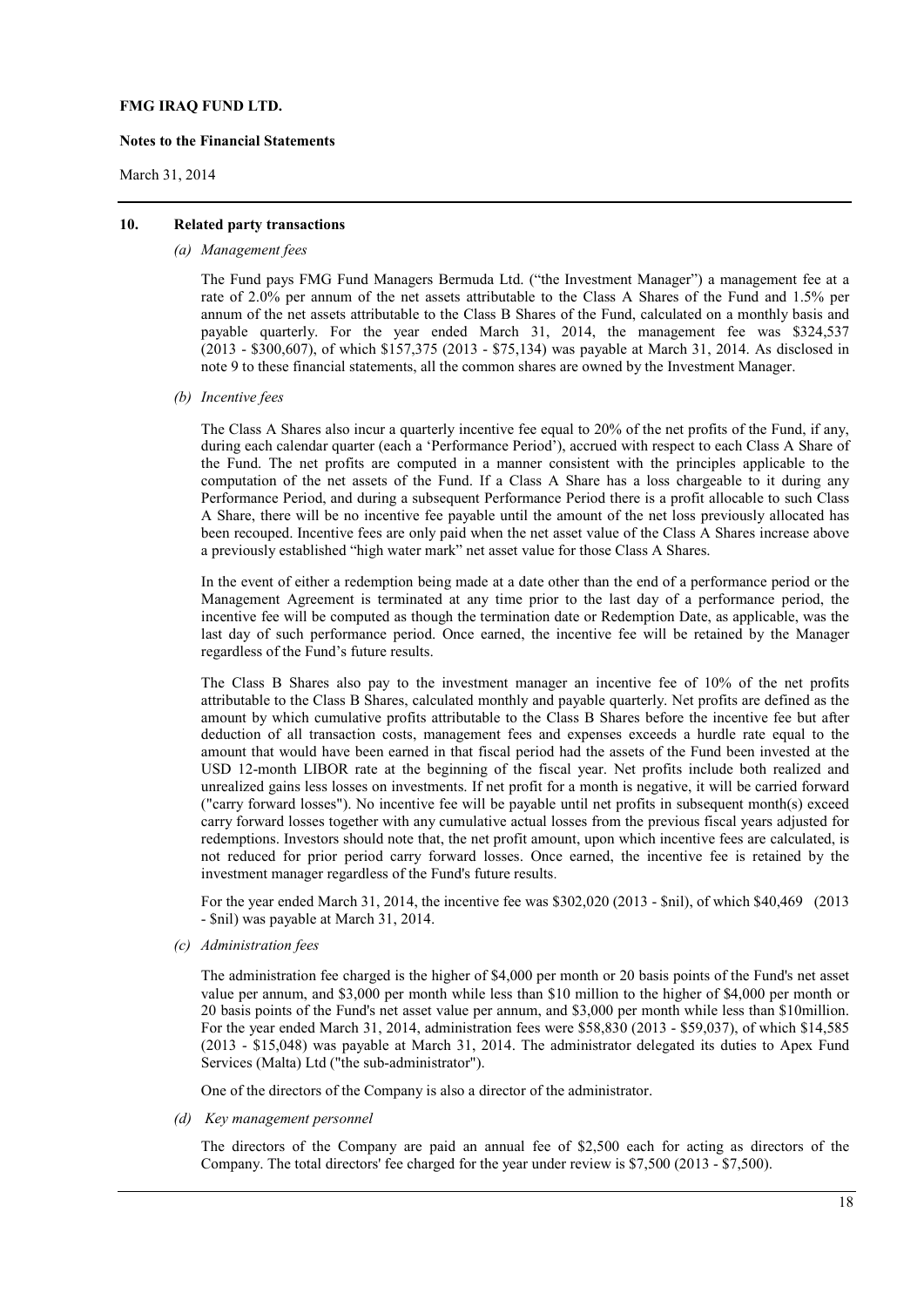# **Notes to the Financial Statements**

March 31, 2014

#### **11. Fair values of financial assets and financial liabilities**

At March 31, 2014 and March 31, 2013, the fair value of listed investments is based on quoted prices in an active market at the end of the reporting period. The fair values of derivative contracts are valued by reference to the price at which a new contract of the same size and maturity could be undertaken at valuation date. The fair values of other financial assets and financial liabilities are not materially different from their carrying amounts. Fair value is the price that would be received to sell an asset or paid to transfer a liability in an orderly transaction between market participants at the measurement date.

The Company classifies fair value measurements using a fair value hierarchy that reflects the significance of the inputs used in making the measurements. The fair value hierarchy has the following levels:

- Quoted prices (unadjusted) in active markets for identical assets or liabilities (Level 1);
- Those involving inputs other than quoted prices included in Level 1 that are observable for the asset or liability, either directly (as prices) or indirectly (derived from prices) (Level 2); and
- Those with inputs for the asset or liability that are not based on observable market data (unobservable inputs) (Level 3).

The level in the fair value hierarchy within which the fair value measurement is categorised in its entirety is determined on the basis of the lowest level input that is significant to the fair value measurement in its entirety. For this purpose, the significance of an input is assessed against the fair value measurement in its entirety. If a fair value measurement uses observable inputs that require significant adjustment based on unobservable inputs, that measurement is a level 3 measurement. Assessing the significance of a particular input to the fair value measurement in its entirety requires judgment, considering factors specific to the asset or liability.

The determination of what constitutes 'observable' requires significant judgment by the Company. The Company considers observable data to be that market data that is readily available, regularly distributed or updated, reliable and verifiable, not proprietary, and provided by independent sources that are actively involved in the relevant market.

| 2014                   | <b>Level 1</b> |          | <b>Level 2</b> |          | <b>Level 3</b> |    | <b>Total</b> |
|------------------------|----------------|----------|----------------|----------|----------------|----|--------------|
| Equities               | 14,755,016     | S        | 2,897,540      | \$       |                | \$ | 17,652,556   |
| Total investments      | 14,755,016     | S        | 2,897,540      | \$       |                |    | 17,652,556   |
| Derivative assets      |                |          | 3,596          | S        |                |    | 3,596        |
| Derivative liabilities |                | <b>S</b> | 1,140          | S        |                |    | 1,140        |
| 2013                   |                |          |                |          |                |    |              |
| Equities               | 12,503,775     | S        | 4,420,663      | \$       |                | S  | 16,924,438   |
| Total investments      | 12,503,775     | \$.      | 4,420,663      | \$.      |                |    | 16,924,438   |
| Derivative assets      |                |          | 759            | \$       |                |    | 759          |
| Derivative liabilities |                |          | 7,706          | <b>S</b> |                |    | 7,706        |

The investment in equity securities within the managed account are traded on the Iraq Stock Exchange and valued at the last traded price. These investment are categorised in level 1 of the fair value hierarchy.

Two equity securities held in the managed account amounting to *\$2,897,540* (2013 - *\$4,420,663*) were unavailable for trading at March 31, 2014 as they were in their capital raising period as required by ISX law which states that such stocks must be temporarily suspended. Subsequent to year end, one of these securities amounting to *\$23,210* became tradable on the ISX at a fair value not significantly different to the carrying value at year end. The other underlying equity instrument amounting to *\$2,874,330* was suspended from trading as from 8 December 2013 and re-traded on the ISX on 29 June 2014 where the price had decreased significantly due to the significant socio-political unrest unfolding in Iraq at the time.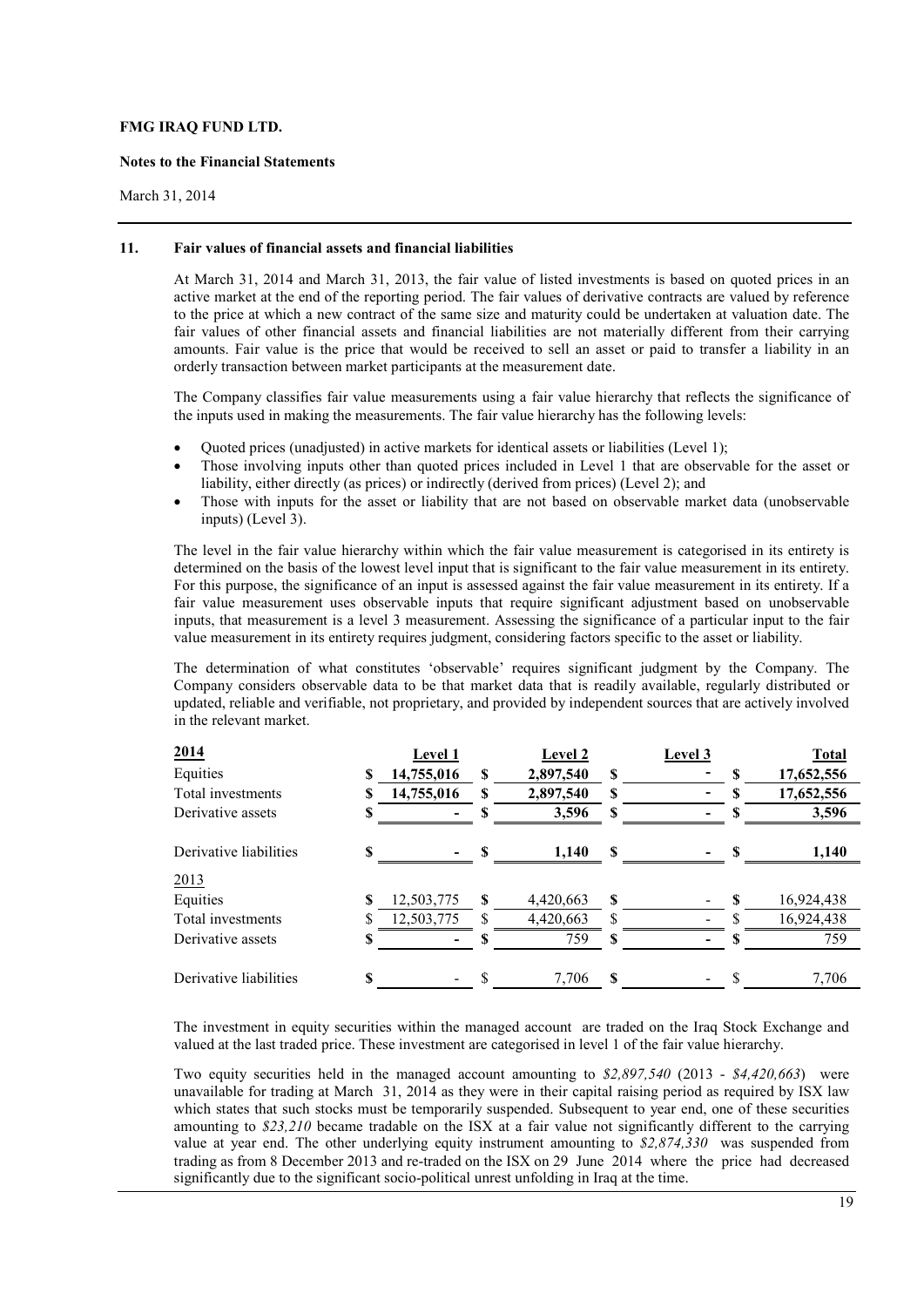# **Notes to the Financial Statements**

March 31, 2014

#### **11. Fair values of financial assets and financial liabilities** *(continued)*

Consequently, the Fund has used the last available traded price prior to suspension to value these investments. As such, the directors are satisfied that the carrying value of these securities included in these financial statements reflects fair value at the reporting date. These equity instruments have been classified as level 2 financial instruments.

At March 31, 2014 and 2013, the carrying amounts of other financial assets and liabilities approximated their fair values due to the short-term nature of these balances.

# **12. Financial risks management**

The nature and extent of the financial instruments outstanding at the reporting date and the risk management policies employed by the Fund are discussed below.

# *Iraq business environment*

The Fund invests in equity securities issued by entities established in Iraq and trading on the ISX. Iraq continues to experience significant political and economic change which has affected, and may continue to affect, the activities of enterprises operating in this environment. The prospect for future economic stability in Iraq is largely dependent upon the political developments, mainly related to the on-going war and terrorism afflictions, which are beyond the Fund's control. Consequently, operations in Iraq involve risks, which do not typically exist in other markets. Such risks include, but are not limited to, the Fund's investments in companies in Iraq which may prove difficult to sell in times of forced liquidity, risks involved in estimating the valuation of the underlying businesses, currency fluctuations, change in the interest rates, institutional, settlement and custodial risks, and other risks generally associated with investing in emerging markets. Accordingly, its performance may be strongly impacted by the performance of that region, as well as regulatory and political changes and other factors that may impact the region.

# *12.1 Market risk*

Market risk embodies the potential for both loss and gains and includes currency risk, interest rate risk and price risk.

The Fund's investment strategy to manage the market risk is outlined in each of the Fund's offering supplement under the heading 'Investment Strategy'. The Fund's market risk is managed on a regular basis by the investment manager using different investment techniques as outlined in the supplement of the Fund. The Fund's overall market positions are monitored on a monthly basis by the board of directors.

The Fund's exposure to the different types of investments is summarised in note 4 to the financial statements.

# *12.1.1 Currency risk*

The Fund may invest in securities and other investment companies and enter into transactions denominated in currencies other than the US Dollar. Consequently, the Fund is exposed to risks that the exchange rate of the US Dollar relative to other foreign currencies may change in a manner that has an adverse effect on the value of that portion of the Fund's assets or liabilities denominated in currencies other than the US Dollar.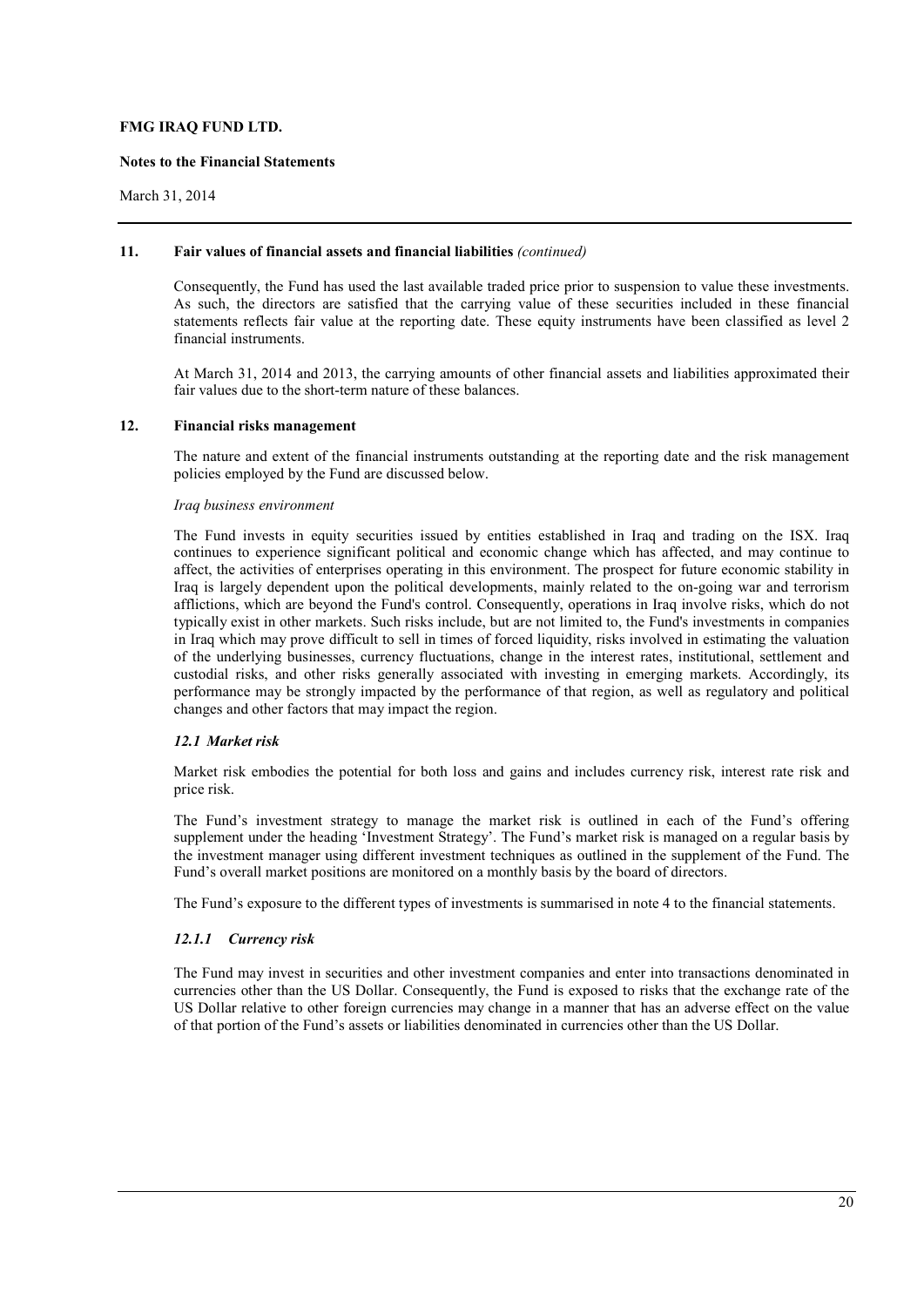# **Notes to the Financial Statements**

March 31, 2014

#### **12. Financial risks management** (continued)

# *12.1.1 Currency risk (continued)*

The following table sets out the Fund's total exposure to foreign currency risk split between assets and liabilities, net assets attributable to non-USD denominated share classes, forward foreign exchange contracts (stated at the notional values) and the resulting net exposure to foreign currencies:

|                       | <b>Assets</b>    |    | <b>Liabilities</b> | <b>Net assets</b><br>attributable to<br>non-USD<br>denominated<br>share classes | <b>Forward FX</b><br>contracts | <b>Net exposure</b> |
|-----------------------|------------------|----|--------------------|---------------------------------------------------------------------------------|--------------------------------|---------------------|
| <b>March 31, 2014</b> |                  |    |                    |                                                                                 |                                |                     |
| <b>GBP</b>            | \$<br>159,068    | S  | (108, 532)         | \$<br>(405,749)                                                                 | \$<br>400,587                  | \$<br>45,374        |
| <b>CHF</b>            | \$               | \$ | (5)                | \$<br>(850,708)                                                                 | \$<br>851,097                  | \$<br>384           |
| IQD                   | \$<br>17,769,127 | \$ | -                  | \$                                                                              | \$                             | \$<br>17,769,127    |
| <b>EUR</b>            | \$               | \$ | (4,368)            | \$                                                                              | \$                             | \$<br>(4,368)       |
|                       | \$<br>17,928,195 | \$ | (112,905)          | \$<br>(1,256,457)                                                               | \$<br>1,251,684                | \$<br>17,810,516    |
|                       | <b>Assets</b>    |    | Liabilities        | Net assets<br>attributable to<br>non-USD<br>denominated<br>share classes        | Forward FX<br>contracts        | <u>Net exposure</u> |
| March 31, 2013        |                  |    |                    |                                                                                 |                                |                     |
| <b>GBP</b>            | \$<br>48,633     | \$ | (6,231)            | \$<br>(324, 668)                                                                | \$<br>332,771                  | \$<br>50,505        |
| <b>CHF</b>            | \$               | \$ |                    | \$<br>(702, 486)                                                                | \$<br>731,449                  | \$<br>28,963        |
| IQD                   | \$<br>17,024,714 | \$ |                    | \$                                                                              | \$                             | \$<br>17,024,714    |
| <b>EUR</b>            | \$               | \$ | (4, 537)           | \$                                                                              | \$                             | \$<br>(4, 537)      |
|                       | \$<br>17,073,347 | \$ | (10,768)           | \$<br>(1,027,154)                                                               | \$<br>1,064,220                | \$<br>17,099,645    |

The amounts in the above table are based on the carrying values of monetary assets and liabilities, net assets attributable to non-USD denominated share classes and the underlying notional amounts of forward foreign exchange contracts.

Forward foreign exchange contracts are entered into by the Fund to hedge exposure to monetary assets and liabilities denominated in currencies other than USD and to hedge the exposure of certain share classes denominated in currencies other than USD.

The gains and losses on forward foreign exchange contracts entered into for the purpose of hedging the exposure to monetary assets and liabilities are recorded in gains and losses on forward foreign exchange contracts in the statement of operations. The gains and losses on contracts entered into for the purpose of hedging the exposure of share classes denominated in currencies other than USD are also recorded in gains and losses on forward foreign exchange contracts in the statement of operations, but are allocated specifically to the non-USD denominated share classes to which the hedging activities, and resultant gains and losses, relate.

At March 31, 2014, had the US Dollar strengthened by 5% in relation to the IQD currency, there would also be an approximate net impact of (\$888,456) (2013 - \$(851,236)) on the statement of operations and on the net assets attributable to all share classes. A 5% weakening of the US Dollar against other currencies would have resulted in an approximate equal but opposite effect.

Actual results may differ from this sensitivity analysis and the difference could be material to the financial statements.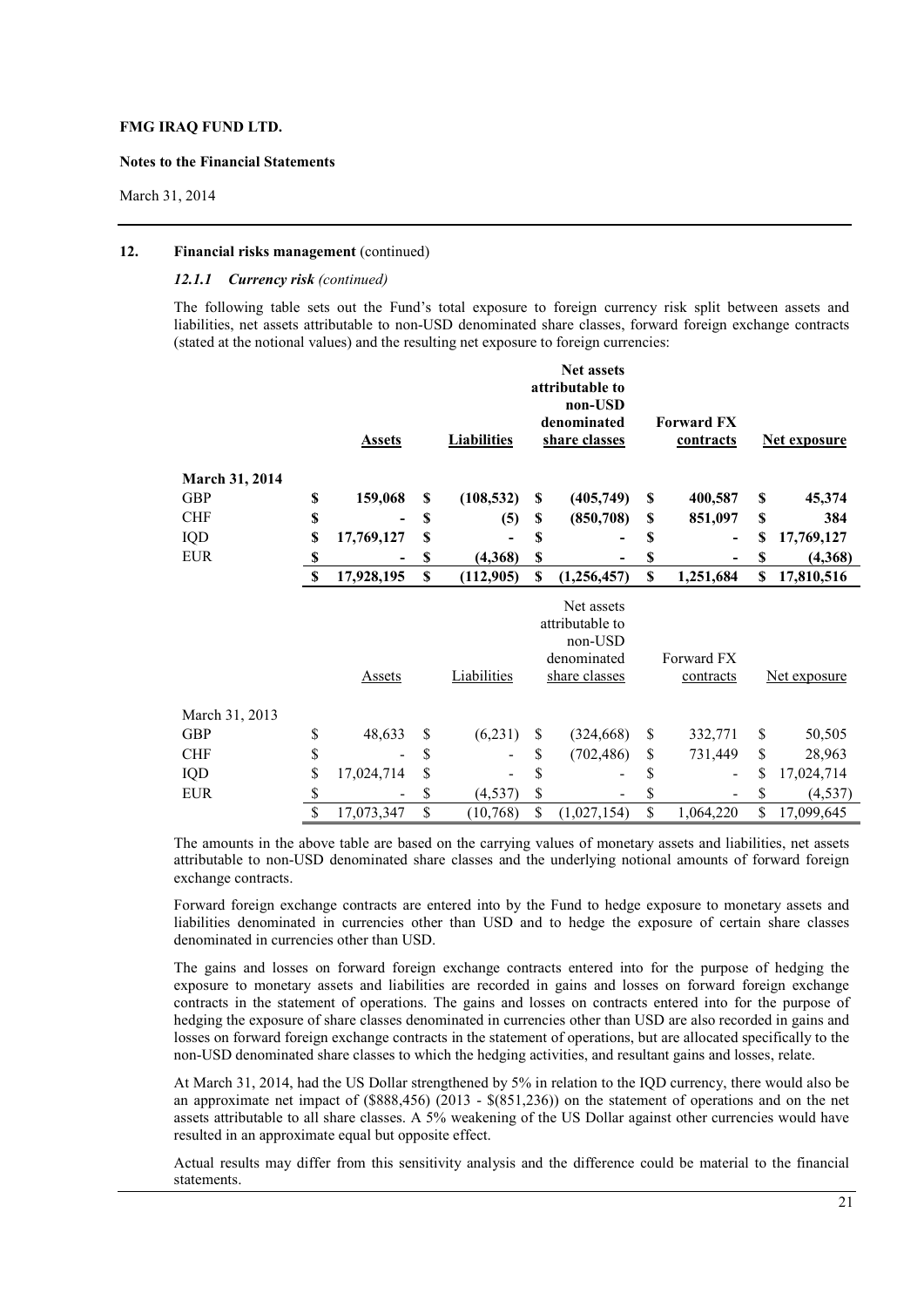# **Notes to the Financial Statements**

March 31, 2014

#### **12. Financial risks management** (continued)

# *12.1.1 Currency risk (continued)*

At March 31, 2014, the Fund had the following open forward foreign exchange contracts disclosed at their notional values:

|            | Currency to be bought | Currency to be sold | Contract due date    |      | <b>Fair value</b> |
|------------|-----------------------|---------------------|----------------------|------|-------------------|
| <b>CHF</b> | 756,029               | <b>USD</b> 851,097  | <b>April 3, 2014</b> | -SS- | 3.596             |
| <b>GBP</b> | 239.735               | <b>USD</b> 400,587  | <b>April 3, 2014</b> |      | (1,140)           |

# **Net unrealised loss on open forward foreign exchange contracts \$ 2,456**

At March 31, 2013, the Fund had the following open forward foreign exchange contracts disclosed at their notional values:

|                          | Currency to be bought | Currency to be sold        | Contract due date              |           | Fair value     |
|--------------------------|-----------------------|----------------------------|--------------------------------|-----------|----------------|
| <b>GBP</b><br><b>CHF</b> | 219.462<br>687.050    | USD 332,771<br>USD 731,449 | April 4, 2013<br>April 4, 2013 | -SS<br>S. | 759<br>(7,706) |

Net unrealised gain on open forward foreign exchange contracts \$ (6,947)

#### *12.1.2 Interest rate risk*

Interest rate risk arises when an entity invests in or issues interest-bearing financial instruments. The Fund does not hold investments which are sensitive to interest rates and this risk is considered by the Investment Manager as insignificant due to the low interest rates on bank deposits.

# *12.1.3 Price risk*

The Company's equity instruments and trading derivative financial instruments are susceptible to price risk arising from uncertainties about future prices of the instruments.

Price risk is mitigated by the Company's investment manager by constructing a portfolio of instruments. The Company may employ various techniques and enter into hedging transactions to attempt to mitigate a portion of the risks inherent to its investment strategies. The Company did not use derivative financial instruments for speculative purposes and had not designated any of its derivative financial instruments in a hedging relationship for accounting purposes.

As all of the Company's financial instruments are carried at fair value with fair value changes recognised in the statement of comprehensive income, all changes in market price will directly affect net investment income.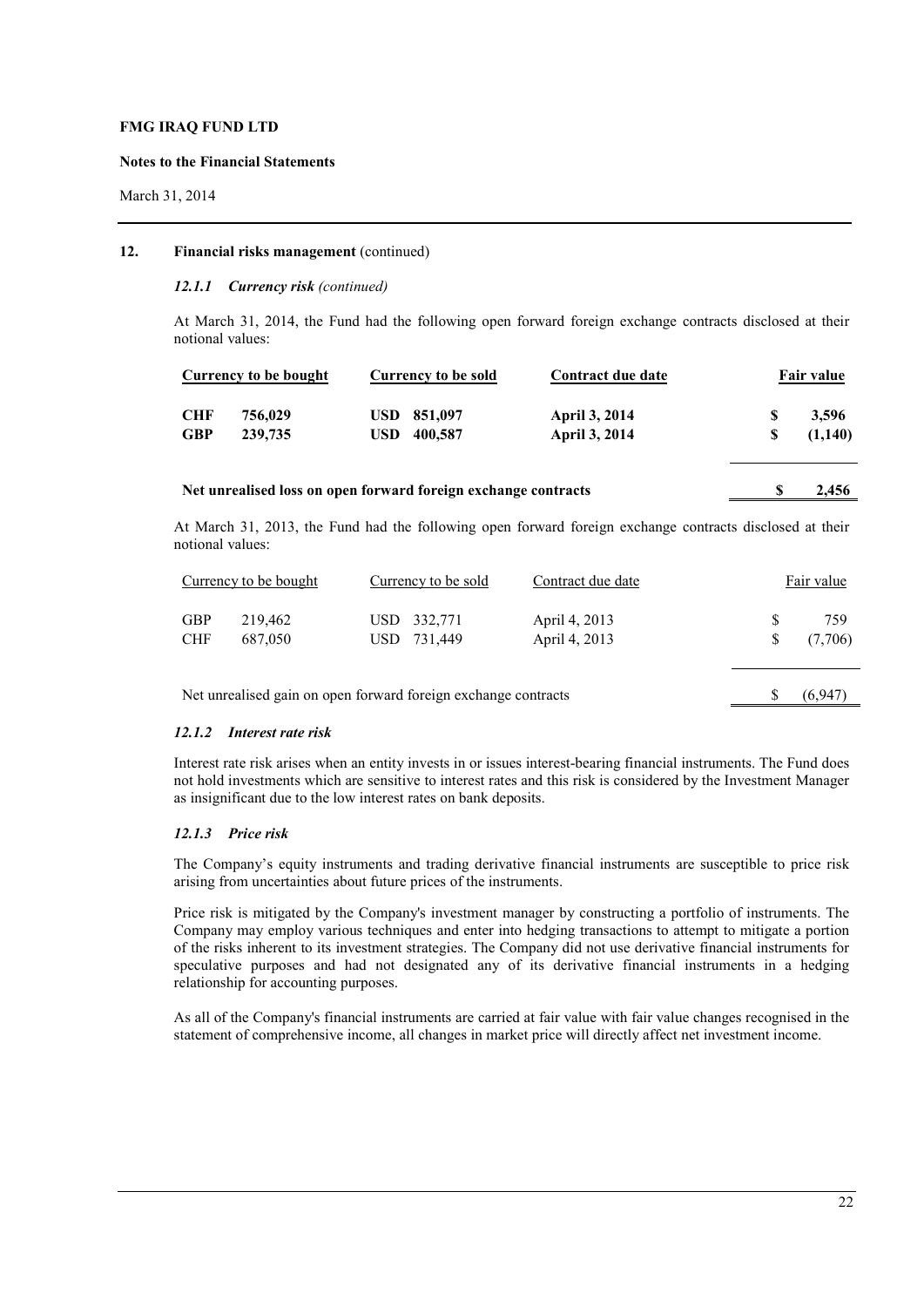# **Notes to the Financial Statements**

March 31, 2014

#### **12. Financial risks management** (continued)

#### *12.1.3 Price risk* (continued)

The following is an analysis of the Fund's investment portfolio by industry as at the reporting date:

|                    | March 31,<br>2014 | March 31,<br>2013 |
|--------------------|-------------------|-------------------|
|                    | $%$ of net        | $%$ of net        |
|                    | assets            | assets            |
| <b>Banks</b>       | 58                | 71                |
| Telecommunications | 7                 | 6                 |
| Hotel              | 24                | 2                 |
| Industrial         | 8                 | 17                |
| Services           |                   | 3                 |

#### *Price risk sensitivity analysis*

At March 31, 2014, if the price of the investments increased by 5%, this would have increased the net assets attributable to holders of redeemable preference shares by \$882,628 (2013 - \$846,222); an equal change in the opposite direction would have decreased the net assets attributable to holders of redeemable preference shares by an equal but opposite amount. Actual results will differ from this sensitivity analysis and the difference could be material.

#### *12.2 Credit risk*

Credit risk is the risk that counterparty to a financial instrument will fail to discharge an obligation or commitment that it has entered into with the Company. The Company has policies that limit the amount of credit exposure to any single issuer. Accordingly, the investment manager monitors the Company's credit position on a regular basis. Financial assets, which potentially subject the Company to credit risk, consist principally of trade and other receivables, cash and cash equivalents and derivative assets classified at fair value through profit or loss.

Bank balances and receivables are all short term, and are not considered to represent a significant credit risk. Bank balances are held with Credit Suisse AG and Rabee Securities. Credit Suisse AG has a rating A at the reporting date according to Fitch Ratings (2013: rating of A according to Fitch), whilst the rating of Rabee Securities is not available. Rabee Securities is headquartered in Baghdad and is licensed and regulated as Securities Brokerage Company by the Iraq Stock Exchange (ISX).

Transactions involving derivative financial instruments are effected with Credit Suisse AG, with whom the Fund signed master netting agreements. Master netting agreements provide for the net settlement of contracts with the same counterparty in the event of default and therefore reducing the credit risk to both parties.

#### *Guarantees provided to third parties*

Effective August 24, 2009 the Fund granted the Custodian a right of lien against all currency accounts and investments held by the Custodian on the Fund's behalf. The purpose of the right of lien is to secure any and all claims of the Custodian against the Fund arising from any current or future agreements or contracts as well as claims on other legal grounds resulting from business operations with the Fund.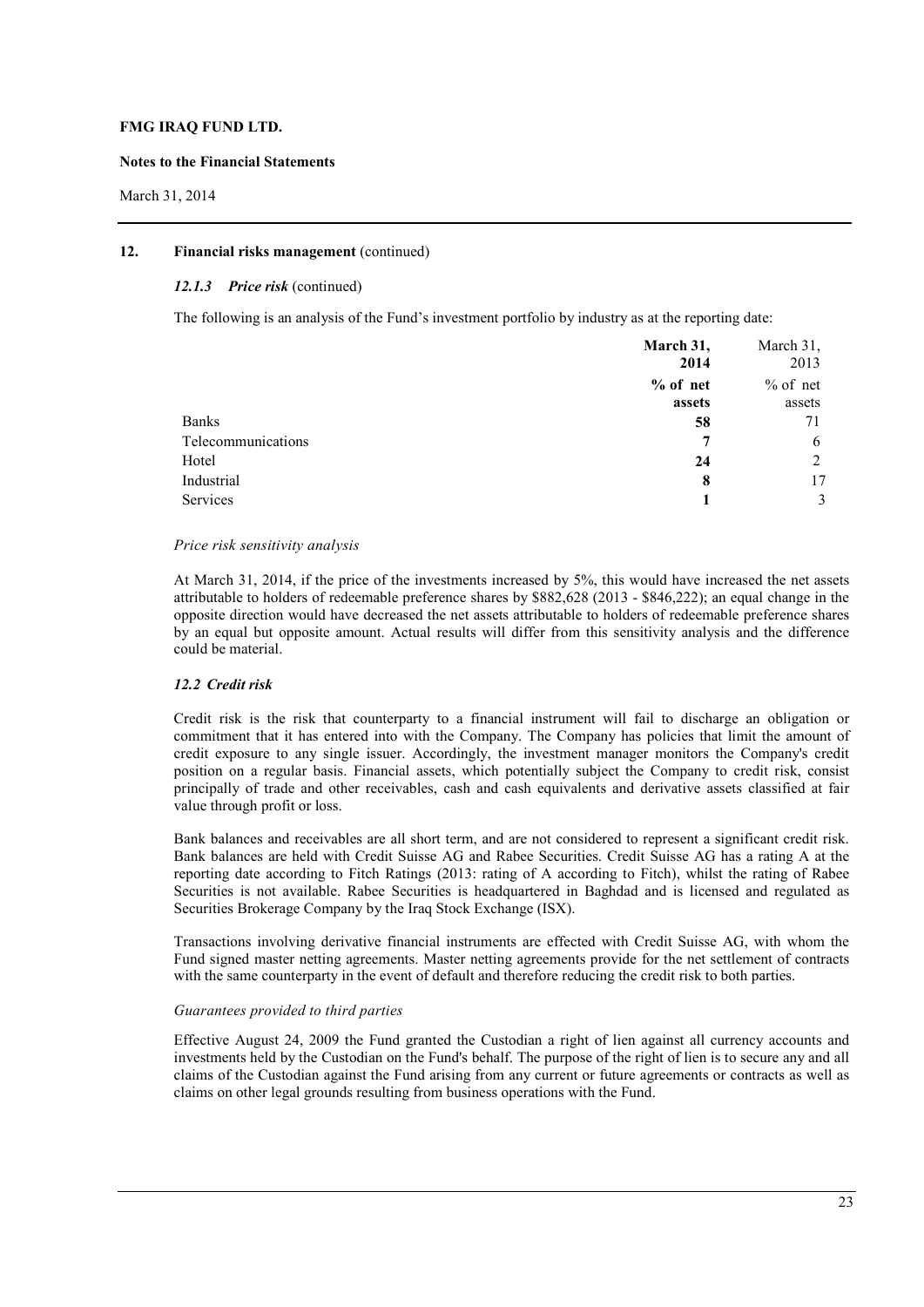# **Notes to the Financial Statements**

March 31, 2014

#### **12. Financial risks management** (continued) *12.4 Liquidity risk*

Liquidity risk is the risk that the Fund will not be able to meet its financial obligations as they fall due. The Fund invests directly or through managed accounts and may invest indirectly through other investment companies. Certain of the Fund's investments may be suspended, therefore, the Fund may not be able to quickly redeem these positions at their stated fair value in order to meet its liquidity requirements, including redemption requests from its shareholders. The Fund's exposure to liquidity risk is managed by the investment manager.

The Fund is exposed to cash redemptions of redeemable shares monthly. Class A and Class B shareholders may redeem with 45 business days' and 90 business days' notice, respectively. Redeemable shares are redeemed on demand at the holder's option. Notwithstanding, if on any valuation day, any shareholder wishes to redeem Shares totalling more than 5% of the issued capital of the Fund or several shareholders wish to redeem Shares totalling more than 15% of the issued capital of the Fund, the directors may defer redemption of such Shares, and the calculation of the redemption price, to a subsequent dealing day being not later than the fifth dealing day following receipt of the application for redemption. In such cases, suspended redemption requests shall be carried out on the basis of the next net asset value.

The following table shows the contractual, undisclosed cash flows of the Company's financial liabilities as at March 31, 2014 and March 31, 2013.

| <b>March 2014</b><br>All amounts in \$      |                   |              |                    |
|---------------------------------------------|-------------------|--------------|--------------------|
|                                             | Less than 1 month | 1-3 months   | 3 months to 1 year |
| <i>Financial liabilities</i>                |                   |              |                    |
| Financial liabilities at fair value through |                   |              |                    |
| profit or loss                              | 1,140             |              |                    |
| Redemptions payable                         | 6,808             |              |                    |
| Accounts payable and accrued expenses       |                   | 233,728      |                    |
| Net assets attributable to redeemable       |                   |              |                    |
| preference shares                           |                   | 18, 195, 653 |                    |
|                                             |                   |              |                    |
| <b>March 2013</b>                           |                   |              |                    |
| All amounts in \$                           | Less than 1 month | 1-3 months   | 3 months to 1 year |
| <b>Financial liabilities</b>                |                   |              |                    |
| Financial liabilities at fair value through |                   |              |                    |
| profit or loss                              | 7,706             |              |                    |
| Redemptions payable                         | 12,748            |              |                    |
| Accounts payable and accrued expenses       |                   | 109,963      |                    |
| Net assets attributable to redeemable       |                   |              |                    |
| preference shares                           |                   | 17,051,596   |                    |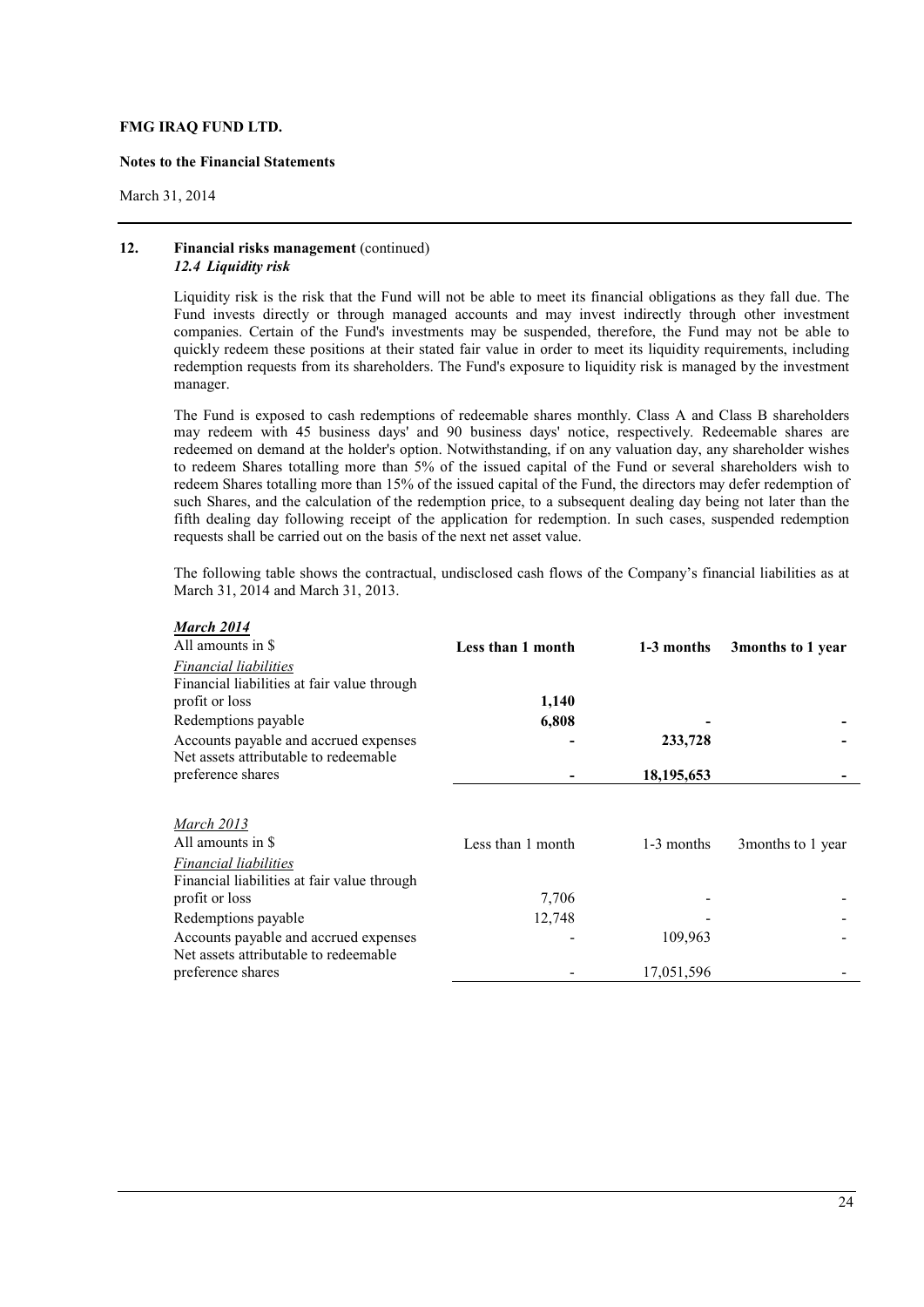# **Notes to the Financial Statements**

March 31, 2014

#### **12. Financial risks management** (continued)

# *12.5 Capital management*

The investment objective of the Fund is to achieve capital appreciation by investing predominantly in longonly equities.

The Company's capital is represented by redeemable shares with no par value and with no voting rights. They are entitled for payment of a proportionate share based on the Company's net asset value per share on the redemption date.

The Company has the option to limit the number of investor shares repurchased on any redemption day to 10 % of the total net asset value of the Company on that redemption day. The relevant movements are shown in the statement of changes in net assets attributable to holders of redeemable preference shares.

The Company endeavours to invest the subscriptions received in appropriate investments while maintaining sufficient liquidity to meet redemptions, such liquidity being augmented by short-term borrowings or disposal of listed securities where necessary.

As at the end of the reporting period, the level of redemption requests made by the redeemable preference shareholders were not significant and resulted as part of the normal course of business of the Fund.

# **13. Events after the reporting date**

Subsequent to year end, Iraq has been involved in significant socio-political unrest which negatively impacted the country's financial stability and its financial markets.

The Fund issued an updated Prospectus on 21 July 2014. After the reporting date, the Fund also launched a new share class namely Class A14L which is denominated in USD.

For the period from 1 April 2014 to the latest available published NAV, there have been subscriptions equivalent to \$1,510,895 in the FMG Iraq Fund Ltd USD share classes and £74,008 in the FMG Iraq Fund Ltd GBP share classes. Furthermore redemptions equivalent to \$4,140,899 were settled from the Fund's USD share classes, £64,538 from the Fund's GBP share classes and CHF471,450 from the Fund's CHF share class during the said period.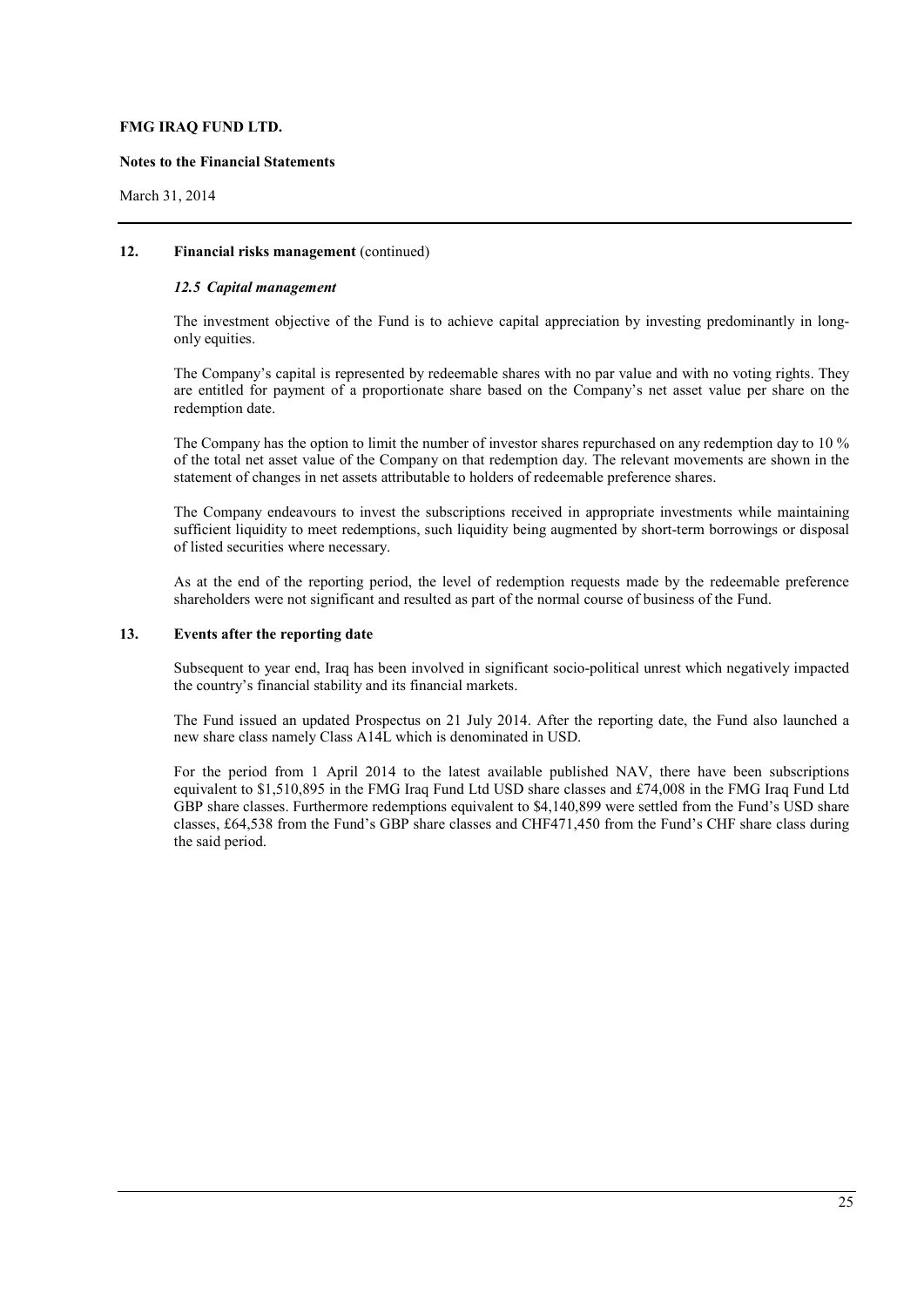# **Independent auditor's report**

To the members of

# **FMG Iraq Fund Ltd.**

We have audited the accompanying non-statutory financial statements of FMG Iraq Fund Ltd. ("the Company") set out on pages 5 to 25, which comprise the statement of financial position as at March 31, 2014, and the statement of comprehensive income, statement of changes in net assets attributable to holders of redeemable preference shares and statement of cash flows for the year then ended, and a summary of significant accounting policies and other explanatory information.

# *Directors' responsibility for the non-statutory financial statements*

As explained more fully in the statement of directors' responsibilities on page 4, the directors of' the Company are responsible for the preparation of the non-statutory financial statements that give a true and fair view in accordance with International Financial Reporting Standards, and for such internal control as the directors determine is necessary to enable the preparation of these non-statutory financial statements that are free from material misstatement, whether due to fraud or error.

# *Auditor's responsibility*

Our responsibility is to express an opinion on these non-statutory financial statements based on our audit. We conducted our audit in accordance with International Standards on Auditing. Those standards require that we comply with ethical requirements and plan and perform the audit to obtain reasonable assurance whether the non-statutory financial statements are free from material misstatement.

An audit involves performing procedures to obtain audit evidence about the amounts and disclosures in these non-statutory financial statements. The procedures selected depend on the auditor's judgement, including the assessment of the risks of material misstatement of the non-statutory financial statements, whether due to fraud or error. In making those risk assessments, the auditor considers internal control relevant to the preparation of the non-statutory financial statements that give a true and fair view in order to design audit procedures that are appropriate in the circumstances, but not for the purpose of expressing an opinion on the effectiveness of the internal control of the Company. An audit also includes evaluating the appropriateness of accounting policies used and the reasonableness of accounting estimates made by the directors, as well as evaluating the overall presentation of these non-statutory financial statements.

We believe that the audit evidence we have obtained is sufficient and appropriate to provide a basis for our audit opinion.